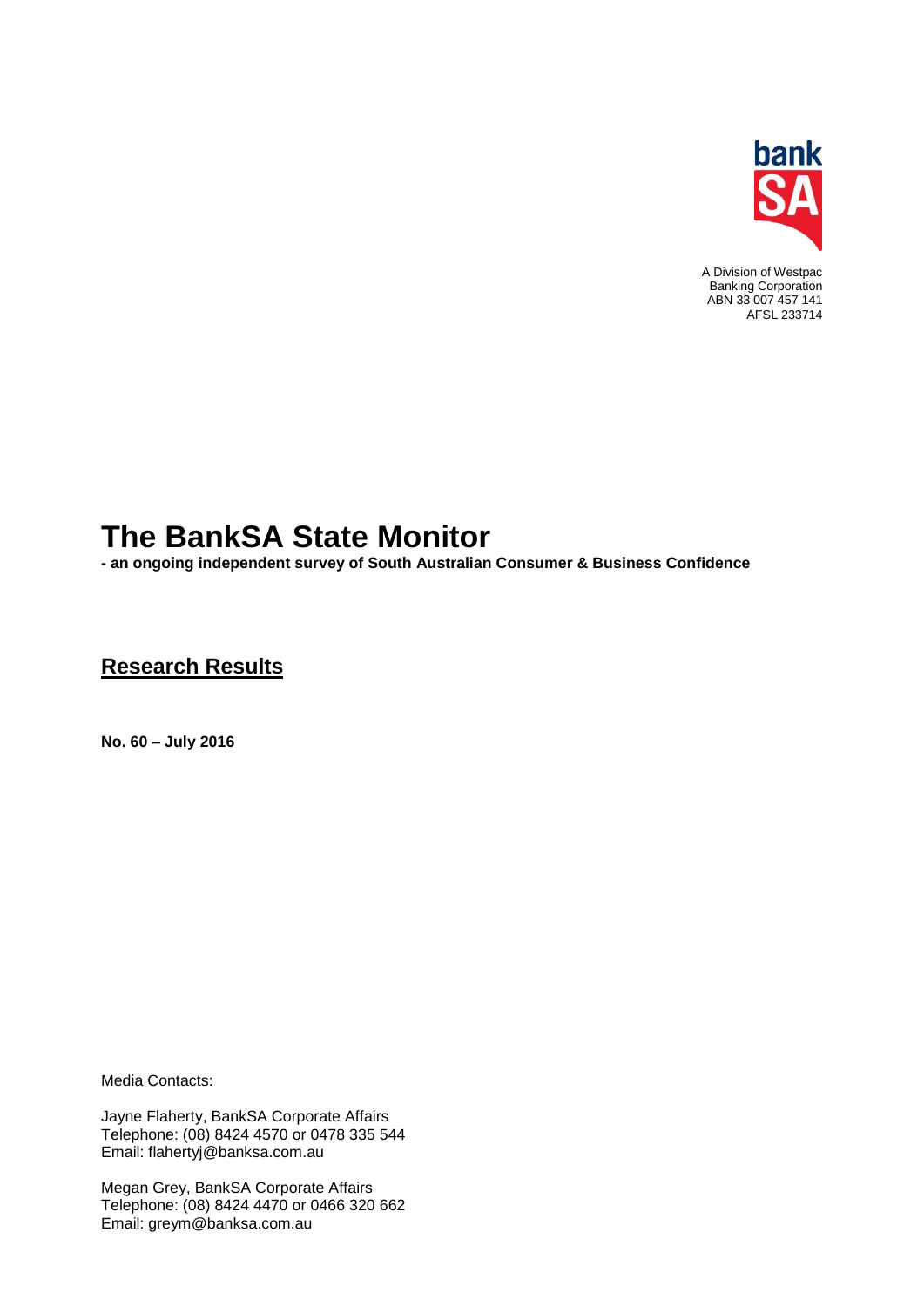### TABLE OF CONTENTS

| $\mathbf{2}$ |       |    |
|--------------|-------|----|
| 3            |       |    |
| 4            |       |    |
|              | 41    |    |
|              | 4.1.1 |    |
|              |       |    |
|              | 4.2   |    |
|              | 4.3   |    |
| 5            |       |    |
|              | 5.1   |    |
|              | 5.2   |    |
| 6            |       |    |
|              | 61    |    |
|              | 6.1.1 |    |
|              | 6.1.2 |    |
|              | 62    |    |
|              | 6.2.1 |    |
|              | 6.2.2 |    |
|              |       | 18 |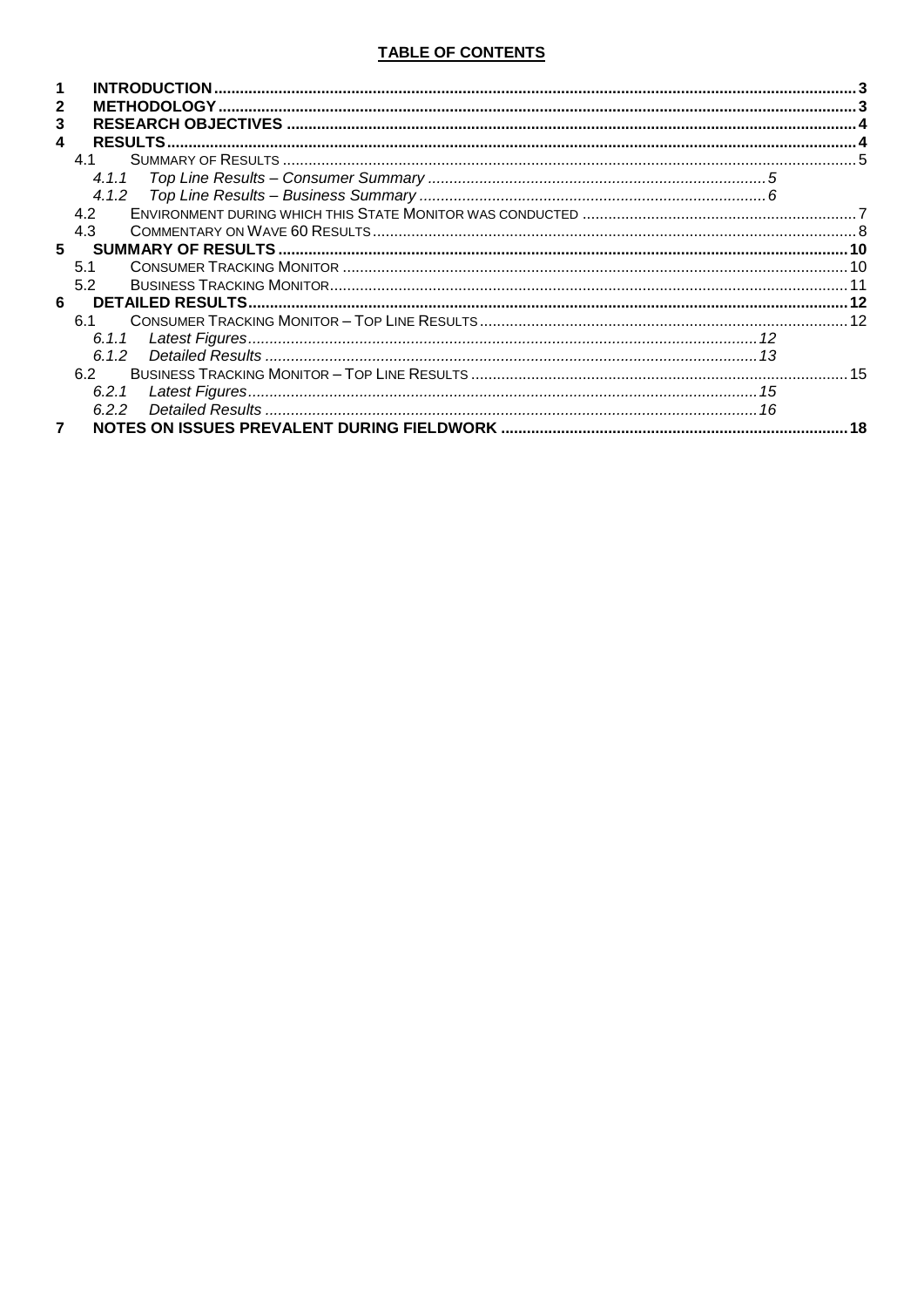## <span id="page-2-0"></span>**1 INTRODUCTION**

The BankSA State Monitor is an ongoing independent survey (conducted three times a year) on South Australian consumer and business confidence. The survey commenced in November 1997. This report details the results of the  $60<sup>th</sup>$  survey.

# <span id="page-2-1"></span>**2 METHODOLOGY**

The Bank commissions separate surveys for the consumer market and business community.

### **Consumer Tracking Monitor**

- Telephone survey
- Conducted three times a year
- Consumer indicators include:
	- Confidence about the future
	- Self esteem
	- Consumer purchase (last three months)
	- Consumer purchase (next three months)
	- State pride
	- Mood of the consumers
	- Confidence about small businesses
	- Job security
	- Lifestyle stability
	- Technology adoption

#### **Business Tracking Monitor**

- Telephone survey
- Conducted three times a year
- Business indicators include:
	- Confidence about the future
	- Business confidence
	- Business purchase
	- Business stability
	- **•** Business expansion
	- State pride
	- Mood
	- Confidence about small businesses
	- Income security
	- Technology adoption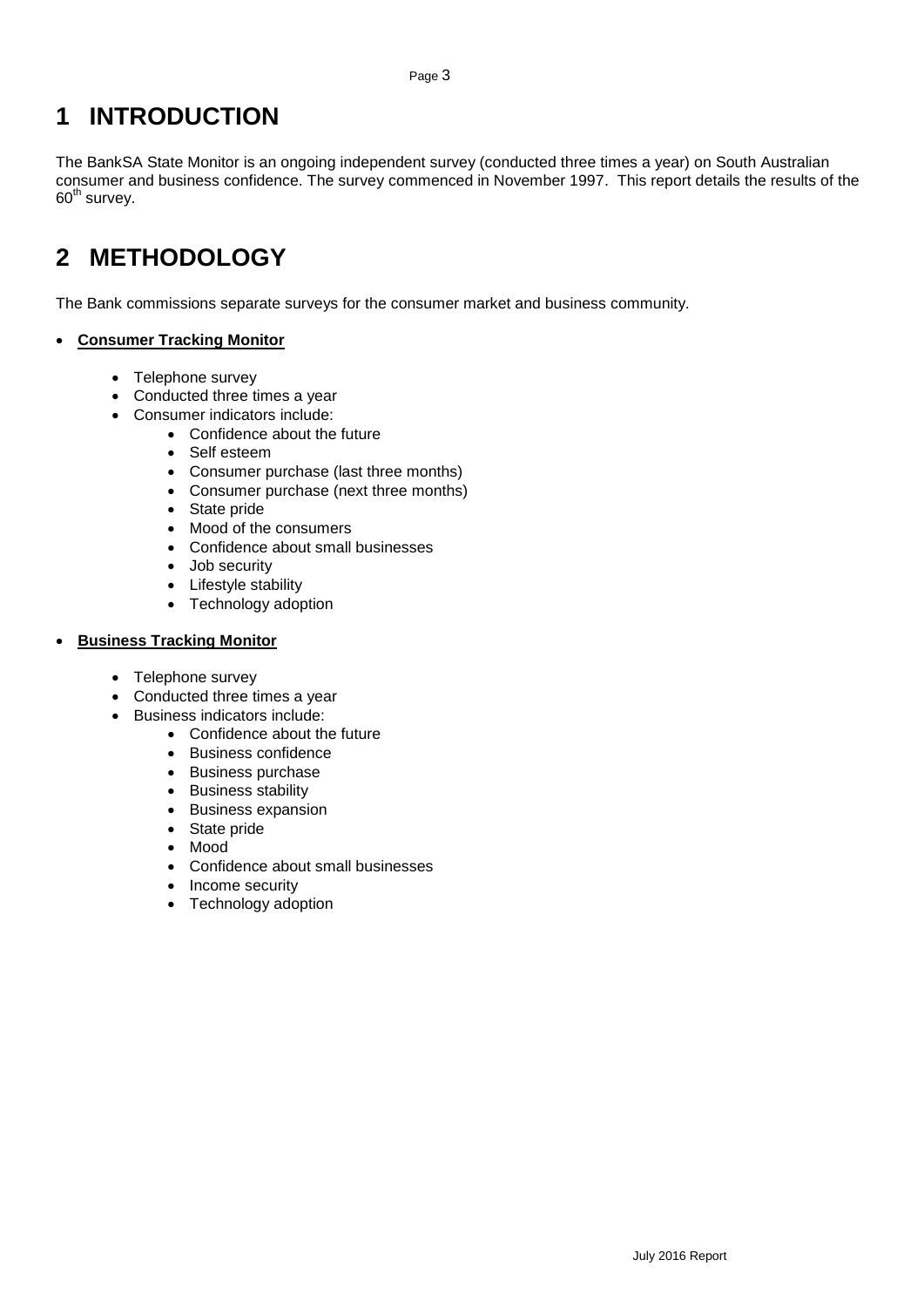## <span id="page-3-0"></span>**3 RESEARCH OBJECTIVES**

To provide an overall index of consumer and business 'confidence' representing the South Australian consumer and business segments.

# <span id="page-3-1"></span>**4 RESULTS**

A base of 100 is used, to which the overall results are either added or deducted. If a result greater than 100 is achieved, this represents a positive result and if the result is less than 100, a negative result is represented. Based on this index a maximum score is 200 and a minimum score is zero.

If the index is below 100, this means that there are more pessimistic than optimistic respondents.

Therefore, any score above 100 represents a positive confidence result and obviously the higher the result, the more confident the response.

### **BankSA Total Confidence Index**

- Consumer confidence increased 6.5 points from 100.6 to 107.1 index points.
- Business confidence increased by 3.2 points, from 99.9 in Feb-16 to 103.1 in Jul-16.

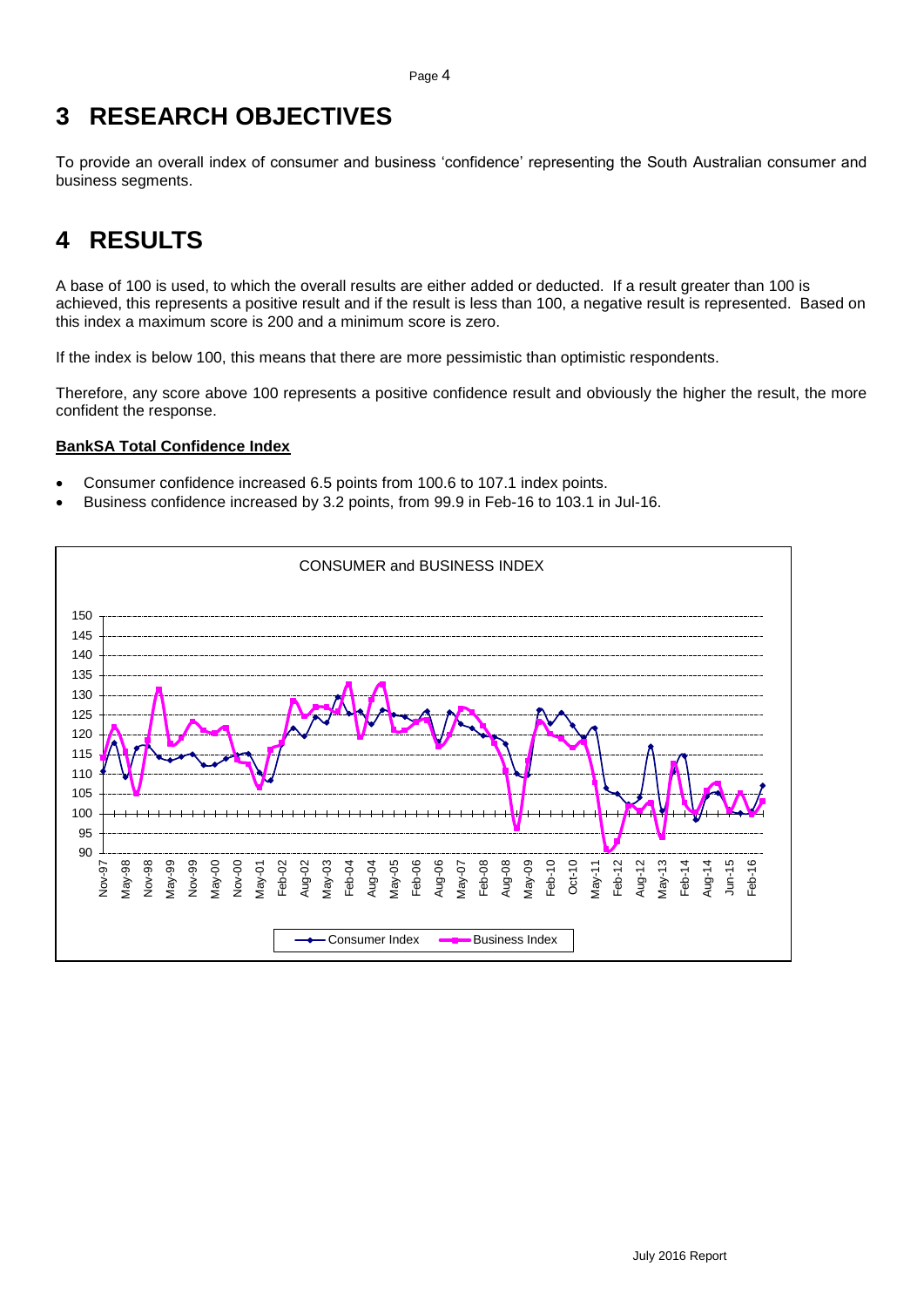## <span id="page-4-0"></span>**4.1 Summary of Results**

## <span id="page-4-1"></span>**4.1.1 Top Line Results – Consumer Summary**

Consumer confidence increased 6.5 points from 100.6 to 107.1 index points.

|                |                           | <b>CONSUMER TOP LINE SUMMARY</b>                                                |                              |                                                |                                |                          |
|----------------|---------------------------|---------------------------------------------------------------------------------|------------------------------|------------------------------------------------|--------------------------------|--------------------------|
| Q              | <b>Tracking Indicator</b> | Question Asked                                                                  | Latest<br>Result<br>Movement | <b>Net</b><br>Movement<br>since last<br>survey | Highest (Best) Result          | Lowest (Worst)<br>Result |
|                | Confidence about          | How confident are you that the climate for                                      | + ve                         | 12%                                            | $18 - 24$                      | $25 - 34$                |
|                | the future                | consumer spending will improve over the                                         |                              |                                                | <b>White Collar</b>            | <b>Blue Collar</b>       |
|                |                           | next 12 months?                                                                 |                              |                                                | Male                           |                          |
|                |                           |                                                                                 |                              |                                                |                                |                          |
| 2              | Consumer                  | How confident are you that there will be a                                      | + ve                         | 7%                                             | $18 - 24$                      | 25 - 34                  |
|                | confidence                | significant positive change in your                                             |                              |                                                | $50 +$                         | <b>Blue Collar</b>       |
|                |                           | financial position in the next 12 months?                                       |                              |                                                | White Collar                   |                          |
|                |                           |                                                                                 |                              |                                                | Metro & Rural                  |                          |
| 3              | Consumer purchase         | Have you made any significant purchases                                         | + ve                         | 8%                                             | Best level since Feb-14        | $18 - 24$                |
|                | (past three months)       | in the last three months, such as real                                          |                              |                                                | $65 +$                         |                          |
|                |                           | estate, cars, whitegoods, hi-fi equipment                                       |                              |                                                | <b>White Collar</b>            |                          |
|                |                           | or holiday travel?                                                              |                              |                                                | Males                          |                          |
|                |                           |                                                                                 |                              |                                                | Metro                          |                          |
| 4              | Consumer purchase         | Are you or your household likely to make                                        | + ve                         | 11%                                            | <b>Best level since Feb-13</b> | $25 - 34$                |
|                | (next three months)       | a major purchase in the next three                                              |                              |                                                | $18 - 24$                      | $50 +$                   |
|                |                           | months of real estate, cars, whitegoods                                         |                              |                                                | <b>White Collar</b>            |                          |
|                |                           | hi-fi equipment or holiday travel?                                              |                              |                                                | Metro                          |                          |
|                |                           |                                                                                 |                              |                                                |                                |                          |
| 5              | State pride               | When you look at how things are going                                           | - ve                         | $-9%$                                          | $18 - 24$                      | $35 - 49$                |
|                |                           | in SA, how proud are you to be a South                                          |                              |                                                |                                | <b>Blue Collar</b>       |
|                |                           | Australian?                                                                     |                              |                                                |                                |                          |
| 6              | Mood                      |                                                                                 | + ve                         | 1%                                             | $18 - 24$                      | $25 - 34$                |
|                |                           | Which words best describe how you feel<br>about your own household situation at |                              |                                                | Females                        | <b>Blue Collar</b>       |
|                |                           | present?                                                                        |                              |                                                | <b>White Collar</b>            |                          |
|                |                           |                                                                                 |                              |                                                |                                |                          |
| $\overline{7}$ | Small business            | When you think about small business in                                          | + ve                         | 4%                                             | 18 - 24 (only +ve segment)     | $25 - 34$                |
|                | activity                  | SA generally, does small business seem                                          |                              |                                                | Rural                          | $35 - 49$                |
|                |                           | to be picking up, steady or slowing down?                                       |                              |                                                | <b>Blue Collar</b>             |                          |
|                |                           |                                                                                 |                              |                                                |                                |                          |
| 8              | Job securitv              | In the last three months, has your                                              | + ve                         | -9%                                            | Blue Collar 46% from 59%       | $25 - 34$                |
|                |                           | household or family been affected by an                                         |                              | "worried"                                      | White Collar 40% from 55%      |                          |
|                |                           | inability to find suitable work or worried                                      |                              |                                                | Metro 42% from 54%             |                          |
|                |                           | about losing existing employment?                                               |                              |                                                | Females 41% from 56%           |                          |
|                |                           |                                                                                 |                              |                                                |                                |                          |
| 9              | Lifestyle stability       | If you or someone in your household or                                          | + ve                         | 11%                                            | $18 - 24$                      | $50 - 64$                |
|                |                           | family wanted to change jobs, how                                               |                              |                                                | Rural                          | Metro                    |
|                |                           | confident are you that suitable work would                                      |                              |                                                | Females                        |                          |
|                |                           | be available?                                                                   |                              |                                                |                                |                          |
|                |                           |                                                                                 |                              |                                                |                                |                          |
|                | 10 Technology             | How confident do you feel about using                                           | + ve                         | 2%                                             | $18 - 24$                      | $50 +$                   |
|                | adoption                  | technologies such as credit cards,                                              |                              |                                                | Rural                          | Metro                    |
|                |                           | computers, mobile phones, ATMs and                                              |                              |                                                |                                |                          |
|                |                           | EFTPOS?                                                                         |                              |                                                |                                |                          |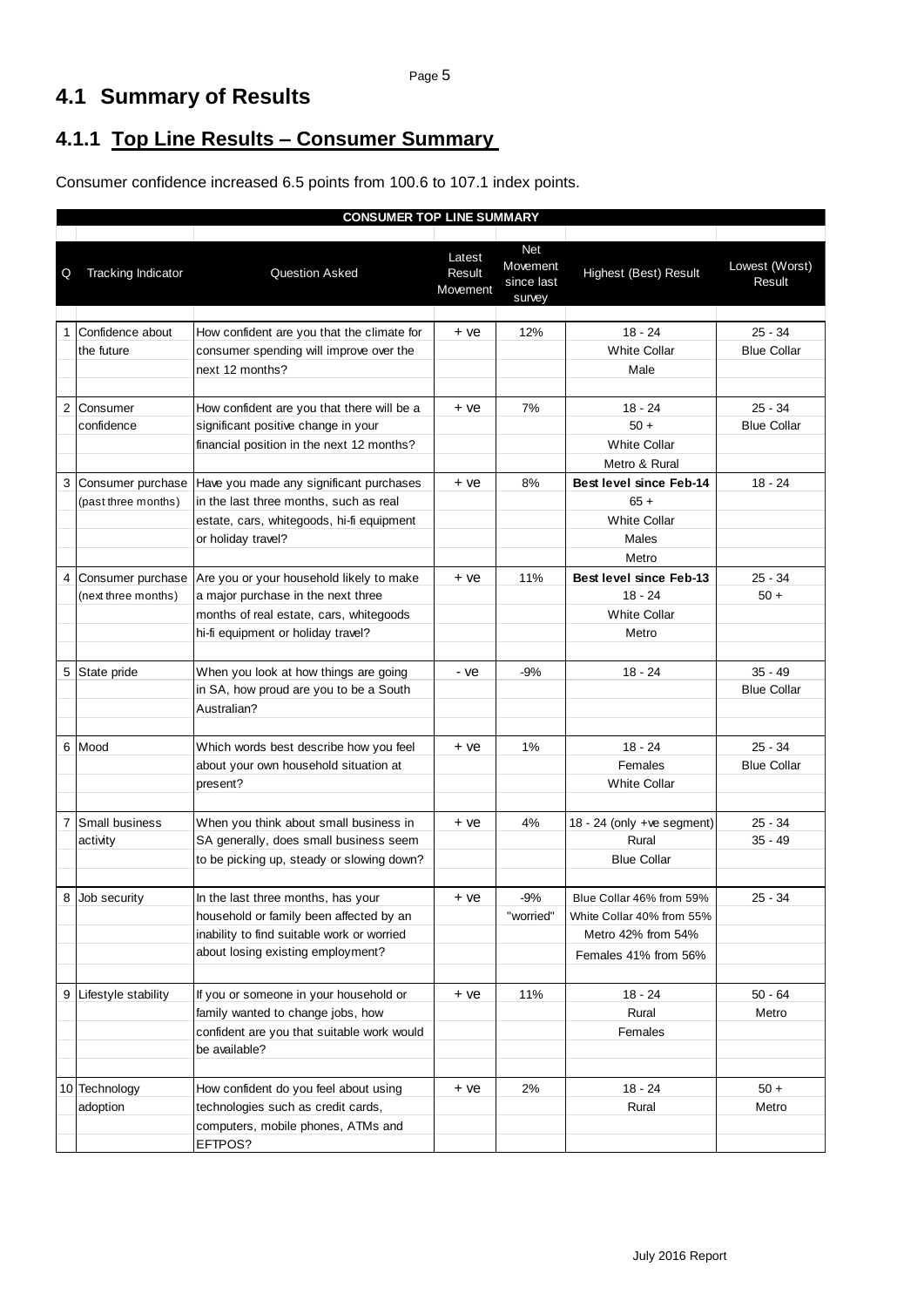### <span id="page-5-0"></span>Page 6 **4.1.2 Top Line Results – Business Summary**

As with consumer confidence, business confidence also increased this survey; by 3.2 points, from 99.9 in Feb-16 to 103.1 in Jul-16.

|   | <b>BUSINESS TOP LINE SUMMARY</b> |                                              |                              |                                                |                              |                              |  |  |
|---|----------------------------------|----------------------------------------------|------------------------------|------------------------------------------------|------------------------------|------------------------------|--|--|
| Q | <b>Tracking Indicator</b>        | Question Asked                               | Latest<br>Result<br>Movement | <b>Net</b><br>Movement<br>since last<br>survey | Highest (Best) Result        | Lowest (Worst) Result        |  |  |
|   | 1 Business                       | How confident are you that the climate for   | + ye                         | 7%                                             | Construction                 | Recreation                   |  |  |
|   | confidence                       | doing business in SA will improve over       |                              |                                                | Manufacturing                | Wholesale/Retail             |  |  |
|   |                                  | the next 12 months?                          |                              |                                                | Large-size businesses        | Micro-size businesses        |  |  |
|   |                                  |                                              |                              |                                                | Rural                        | Rural                        |  |  |
| 2 | Confidence about                 | How confident are you that there will be a   | - ve                         | $-1%$                                          | Manufacturing                | Recreation                   |  |  |
|   | the future                       | significant improvement in the performance   |                              |                                                | Metro                        | Agriculture                  |  |  |
|   |                                  | of your business in the next 12 months?      |                              |                                                | Largest by fte and t/o       | Rural                        |  |  |
|   |                                  |                                              |                              |                                                |                              |                              |  |  |
| 3 | <b>Business</b>                  | How likely is it that your business will     | $+ve$                        | 16%                                            | Best level since Aug-09      | Wholesale/Retail             |  |  |
|   | purchase                         | make a major purchase in the next 12         |                              |                                                | Agriculture                  |                              |  |  |
|   |                                  | months, such as office equipment, cars,      |                              |                                                | Largest by t/o               |                              |  |  |
|   |                                  | commercial real estate or other investments? |                              |                                                | Mid-size by fte              |                              |  |  |
|   |                                  |                                              |                              |                                                | Metro                        |                              |  |  |
|   | 4 Business stability             | In the last three months, have you created   | - ve                         | $-5%$                                          | <b>Community Service</b>     | Agriculture                  |  |  |
|   | (past three months)              | any additional employment or taken on any    |                              |                                                | Manufacturing                | Rural                        |  |  |
|   |                                  | additional employees in your business?       |                              |                                                | Largest by t/o and fte       |                              |  |  |
|   |                                  |                                              |                              |                                                |                              |                              |  |  |
| 5 | <b>Business expansion</b>        | In the next three months, are you likely to  | + ve                         | 2%                                             | Manufacturing                | Agriculture                  |  |  |
|   | (next three months)              | create any additional employment or take on  |                              |                                                | Largest by t/o and fte       | Micro-size businesses        |  |  |
|   |                                  | any additional employees in your business?   |                              |                                                | Metro                        | Rural                        |  |  |
|   | 6 State pride                    | When you look at how things are going        | $+ve$                        | 11%                                            | Manufacturing                | Agriculture                  |  |  |
|   |                                  | in SA, how proud are you to be a South       |                              |                                                | Largest by t/o and fte       | Rural                        |  |  |
|   |                                  | Australian?                                  |                              |                                                | Metro                        |                              |  |  |
|   |                                  |                                              |                              |                                                |                              |                              |  |  |
|   | 7 Mood                           | Which words best describe how you feel       | + ye                         | 4%                                             | Manufacturing                | Construction (only -ve       |  |  |
|   |                                  | about your own business situation at         |                              |                                                | Large-size by t/o and fte    | industry w ith 43% Positive, |  |  |
|   |                                  | present?                                     |                              |                                                | Metro                        | 57% Negative)                |  |  |
|   |                                  |                                              |                              |                                                |                              | Rural                        |  |  |
| 8 | Small business                   | When you think about small business in       | - ve                         | -6%                                            | 48% report direction is down | All industries -ve           |  |  |
|   | activity                         | SA generally, does small business seem       |                              |                                                | Neutral to 44% from 28%      | Agriculture                  |  |  |
|   |                                  | to be picking up, steady or slowing down?    |                              |                                                | Manufacturing                | Metro                        |  |  |
|   |                                  |                                              |                              |                                                | Largest by t/o and fte       |                              |  |  |
| 9 | Income security                  | In the last three months, has your business  | - ve                         | 3%                                             | 55% "worried", from 52%      | Wholesale/Retail 67%         |  |  |
|   |                                  | been affected by any downturn in turnover or |                              | "affected"                                     | Rural 50%, from 53%          | (from $42\%$ )               |  |  |
|   |                                  | have you been worried about possible         |                              |                                                |                              | Finance 56%                  |  |  |
|   |                                  | downturn in turnover?                        |                              |                                                |                              | Community Sve 56%            |  |  |
|   |                                  |                                              |                              |                                                |                              | Large by fte 63%             |  |  |
|   |                                  |                                              |                              |                                                |                              | Metro 57%, from 52%          |  |  |
|   | 10 Technology                    | How confident do you feel about using        | + ve                         | 9%                                             | Manufacturing                | Rural 70% (was 63%)          |  |  |
|   | adoption                         | technologies such as credit cards,           |                              |                                                | Finance                      |                              |  |  |
|   |                                  | computers, mobile phones, ATMs and           |                              |                                                | Largest by t/o, Mid by fte   |                              |  |  |
|   |                                  | EFTPOS?                                      |                              |                                                | Metro                        |                              |  |  |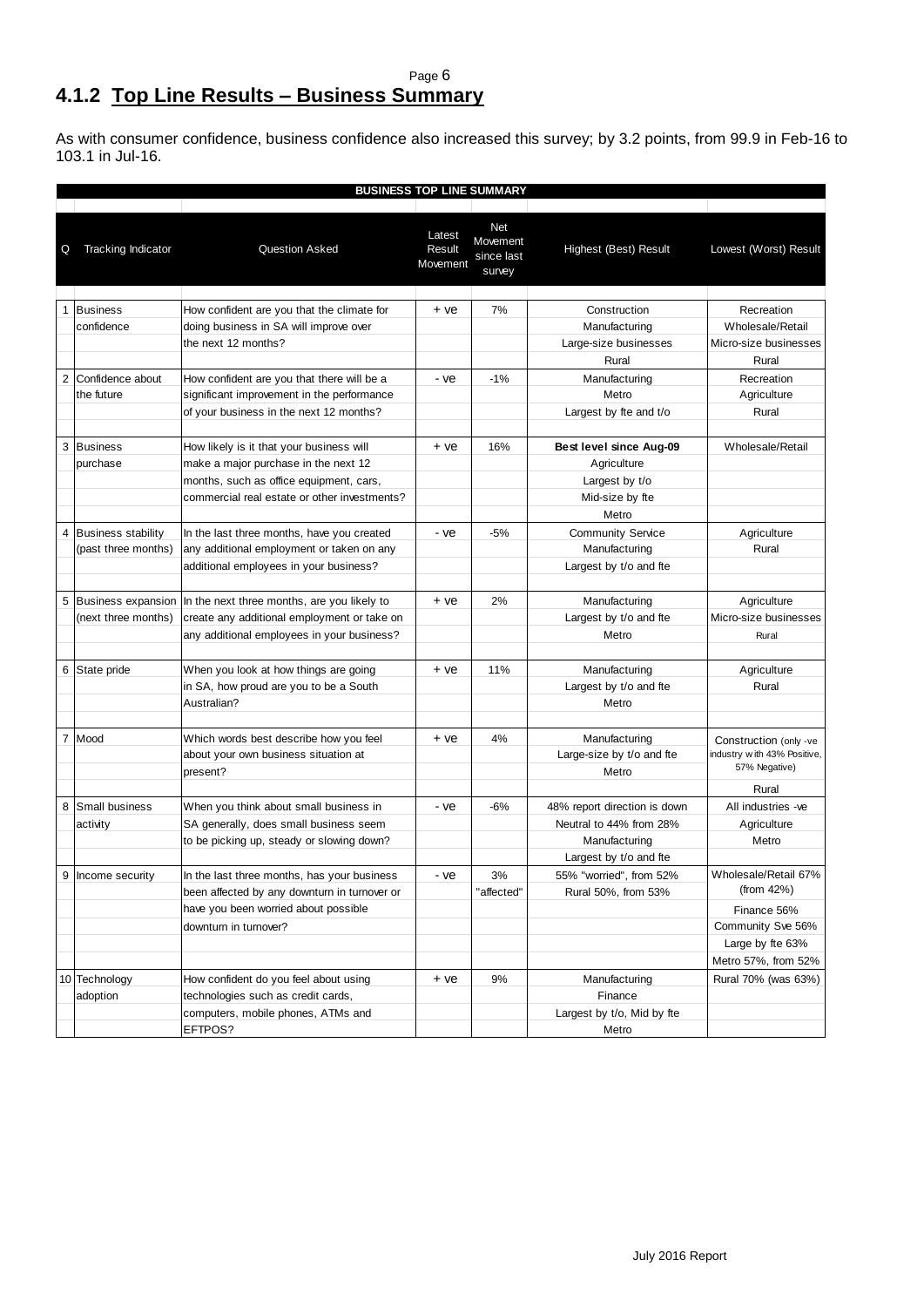## <span id="page-6-0"></span>**4.2 Environment during which this State Monitor was conducted**

The context in which the Jul-16 State Monitor was conducted helps to understand the index changes.

At an international level, the context included:

- A big time of year for major sporting events European Soccer Cup, US Open Golf, Wimbledon, Tour de France.
- Brexit, and political fallout from the decision to leave the European Union, including David Cameron's replacement as Prime Minister of Great Britain.
- Numerous terrorist attacks and foiled terrorist plots in the Middle East, Europe and the USA.
- The downing of a passenger jet over the middle-east, killing all on board.
- The zika virus creating uncertainty about the safety of attending the Rio Olympics.
- A ban on the Russian Olympic team from participating in the Olympics due to drug cheating.
- Tensions in the South China Sea over China's creation of artificial islands, and military build-up.
- A US probe sent successfully into orbit around Jupiter after 5 years of travel from Earth to Jupiter.
- Continuing sluggish economic growth globally.
- The US Presidential race narrowing to a contest between Donald Trump and Hilary Clinton.

At a national level in Australia, the context included:

- Australian athletes preparing for the Rio Olympics.
- The Federal election on July 2.
- A small interest rate cut by the RBA in May 2016 from 2.0% to 1.75%.
- A decision to keep the GST rate at 10%.
- Ongoing budget deficits for at least the next 4 years.
- The Federal Budget handed down in May proposing tax cuts for business, and changes to superannuation caps.
- The mining and retail sectors continuing to do it tough, but the national economy growing at 3% due to the construction and services sectors.
- Unemployment basically steady at just under 6%.
- The Federal Government announcing major shipbuilding and submarine contracts to maintain a shipbuilding industry in Australia.
- Dairy farmers rocked by a large cut in farmgate prices for milk.
- Numerous state governments beginning to post budget surpluses on the back of strong stamp duty receipts.

At a state level in South Australia:

- Announcement of the "continuous build" for frigates and submarines for South Australia.
- A State Budget surplus handed down on July 7, 2016.
- Completion of another successful 'Mad March' events program.
- Arrium in trouble, but support promised from both major federal political parties.
- Closure of Alinta Energy at Leigh Creek.
- Delays in opening of the new RAH.
- Announcement of a new tram line extension down North Terrace to East Terrace.
- State Budget stimulus for SMEs to take on additional employees.
- Payroll tax rebate extension for four years.
- Monies available for school upgrades.
- An intention to bid for the 2026 or 2030 Commonwealth Games to be held in Adelaide.
- Other positive activities:
	- $\circ$  The building of a tunnel from the O-Bahn on Hackney Road to Grenfell St under the parklands;
	- o A large number of apartment buildings going up in the city;
	- o The casino given approval to undertake a major redevelopment;
	- o The Glenelg jetty to be totally revamped with a US-style pier to be built with function facility and event spaces; and
	- o New small bars and restaurants are opening around the CBD.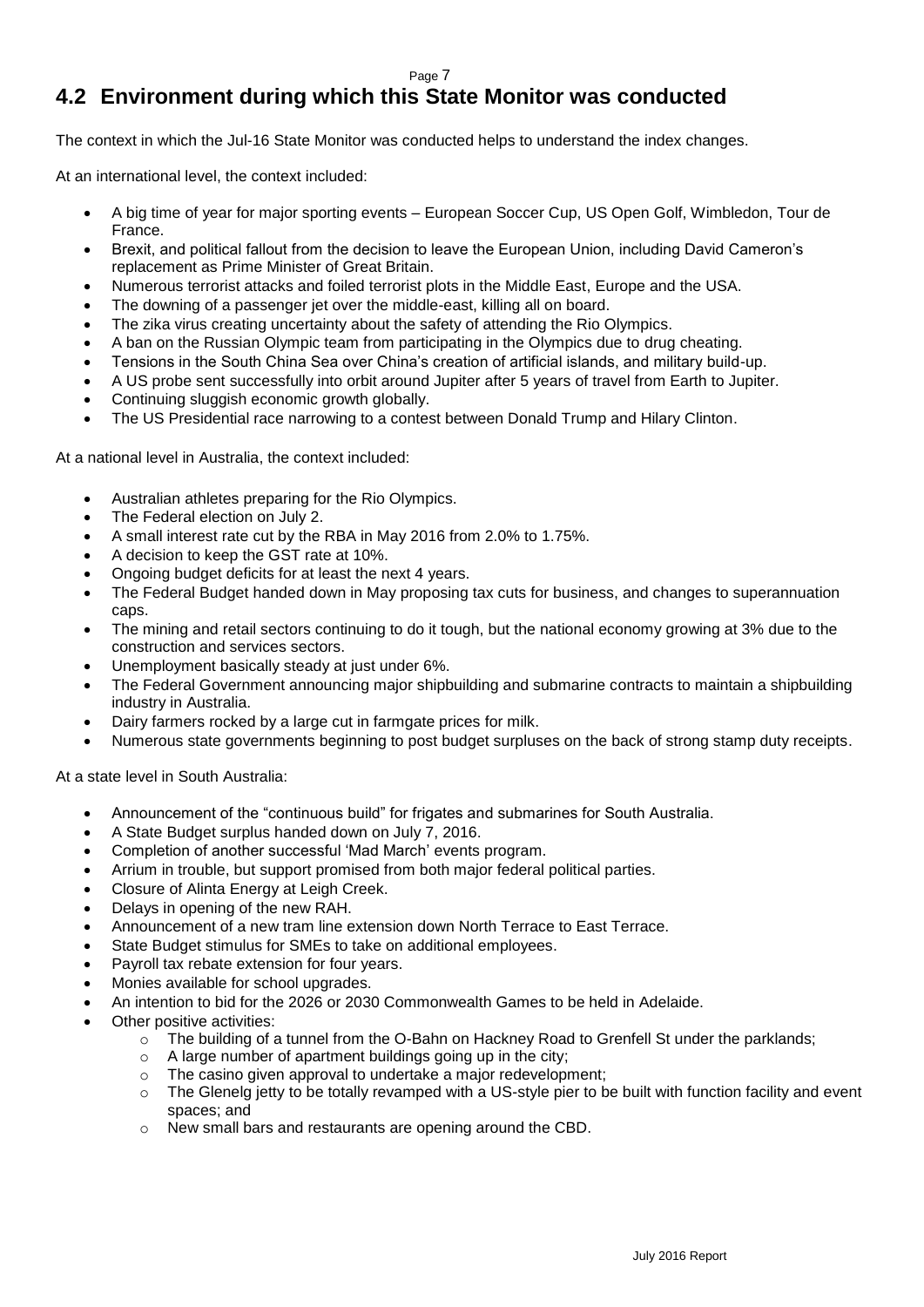## <span id="page-7-0"></span>**4.3 Commentary on Wave 60 Results**

The small rise in consumer confidence reported in February this year, has been consolidated with a moderate increase of 6.5 points in the July results, which represents the best improvement since Sep-13.

The consumer confidence index now sits at 107.1, above the baseline of 100 at which the number of optimists in the community equals the number of pessimists

By historical standards, the current consumer confidence level is quite low, and has been in decline year-on-year in recent times since 2013, however the results for 2016 are showing some indications of a turnaround of this recent decline;

| <b>BSA State Monitor</b> | Annualised<br>Index |
|--------------------------|---------------------|
| 2007 (3 surveys)         | 123.3               |
| 2008 (3 surveys)         | 118.9               |
| 2009 (3 surveys)         | 115.4               |
| 2010 (3 surveys)         | 123.5               |
| 2011 (3 surveys)         | 115.8               |
| 2012 (3 surveys)         | 103.8               |
| 2013 (3 surveys)         | 109.4               |
| 2014 (3 surveys)         | 105.8               |
| 2015 (3 surveys)         | 102.1               |
| 2016 (2 surveys)         | 103.9               |

As with consumer confidence, business confidence has also improved in the latest results, up by 3.2 points, from 99.9 in Feb-16 to 103.1 in Jul-16 and follows a decrease in business confidence between October last year to February this year.

The current business confidence level has rebounded from the three year low of 99.9 reported in Feb-16, and has returned to be above the 100 index point baseline.

#### Consumer Comments

The ten measures that contribute to the consumer confidence index show improvement in nine and a decline in one measure.

These ten variables are combined to produce the composite consumer confidence index, and examination of each of these variables individually helps to explain those factors that have influenced the index either in a negative or positive way.

The measures reporting large positive results are:

- A decrease in concerns relating to unemployment impacting their household;
- Confidence about employment mobility is higher;
- Improved confidence about the climate for consumer spending over the next 12 months;
- Increased incidence of having made significant purchases in the last 3 months; and
- Likelihood of a major purchase in the next 3 months is higher.

The following measures also increased, but only marginally:

- Higher confidence that consumers' own financial position will improve in the next 12 months;
- Sentiment about their overall household situation is more positive;
- Adaptation to new technology has improved ; and
- A perception that local businesses have increased in business activity.

The only negative this survey is:

Pride in South Australia.

A total of 28 factors were provided to consumers in the survey, as potential factors making consumers optimistic or pessimistic about the future. Of these factors, there's a 50/50 split with 14 reporting a positive shift, and 14 a negative shift, for Feb-16 to Jul-16.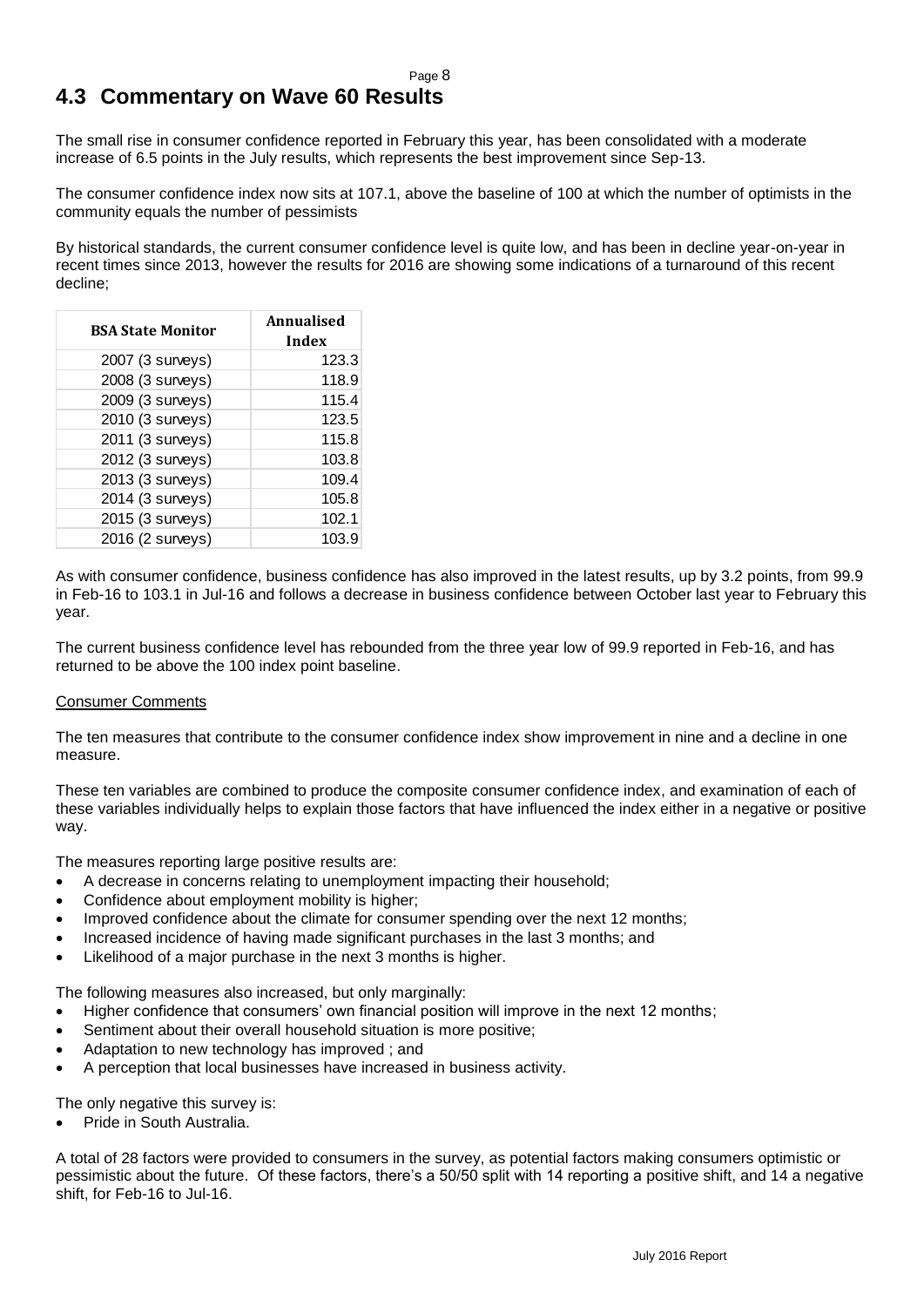Contributors to the consumer results are a mixture of positive and negative factors:

- Consumers are more optimistic (or less pessimistic) about the following factors that report the highest net positive shifts:
	- o The performance of the sharemarket;
	- o The value of the Australian dollar; and
	- o South Australia's long term outlook.
- Consumers are more pessimistic (or less optimistic) about the following factors that report the highest net negative shifts:
	- o Interest rates;
	- o The general direction of things in Australia; and
	- o Political leadership in Australia.

#### Business Comments

Of the 10 factors contributing to the business confidence index, there are mixed results with six factors improving and four factors showing a negative shift.

The measures reporting positive shifts are:

- Confidence about the climate for doing business in the next 12 months is higher;
- Intention to make a major purchase in the next 12 months has improved;
- Increased intention to create new employment in the next 3 months;
- Pride in South Australia is higher;
- Their own overall current business situation has improved; and
- Confidence about adoption of new technology is higher.

Measures reporting negatively are:

- The creation of additional employment in the last 3 months is down;
- A lower perception that small business activity is picking up;
- Confidence is lower about their own business prospects in the next 12 months; and
- A higher incidence of being impacted by falling turnover.

A total of 30 factors were provided to business owners in the survey, as potential factors making businesses optimistic or pessimistic about the future. Of these factors, eight reported a positive shift and 22 reported a negative shift from Feb-16  $\rightarrow$  Jul-16.

The major factors reporting an increase in optimism (or a decrease in pessimism) are:

- Interest rates:
- The personal financial position of SME owners;
- The business financial position of SME businesses; and
- The long term outlook for Australia.

The main factors contributing to pessimism relate to:

- Unemployment;
- The national economy;
- Wages relative to cost of living;
- World affairs;
- The global economy; and
- The South Australian economy.

#### **Conclusions**

There has been an encouraging lift in consumer confidence, following the RBA's decision to keep rates on hold with the cash rate at an historically low rate of 1.75%, a State Budget in surplus, and the Federal election out of the way with more certainty now about the Federal political landscape for the next 3 years.

Overall, there is generally greater optimism about the outlook for the 12 months ahead.

An important finding is a lift in greater optimism that is translating into spending behaviour, with an increase in major purchases in the past 3 months, and an increase in intentions to make a major purchase in the next 3 months.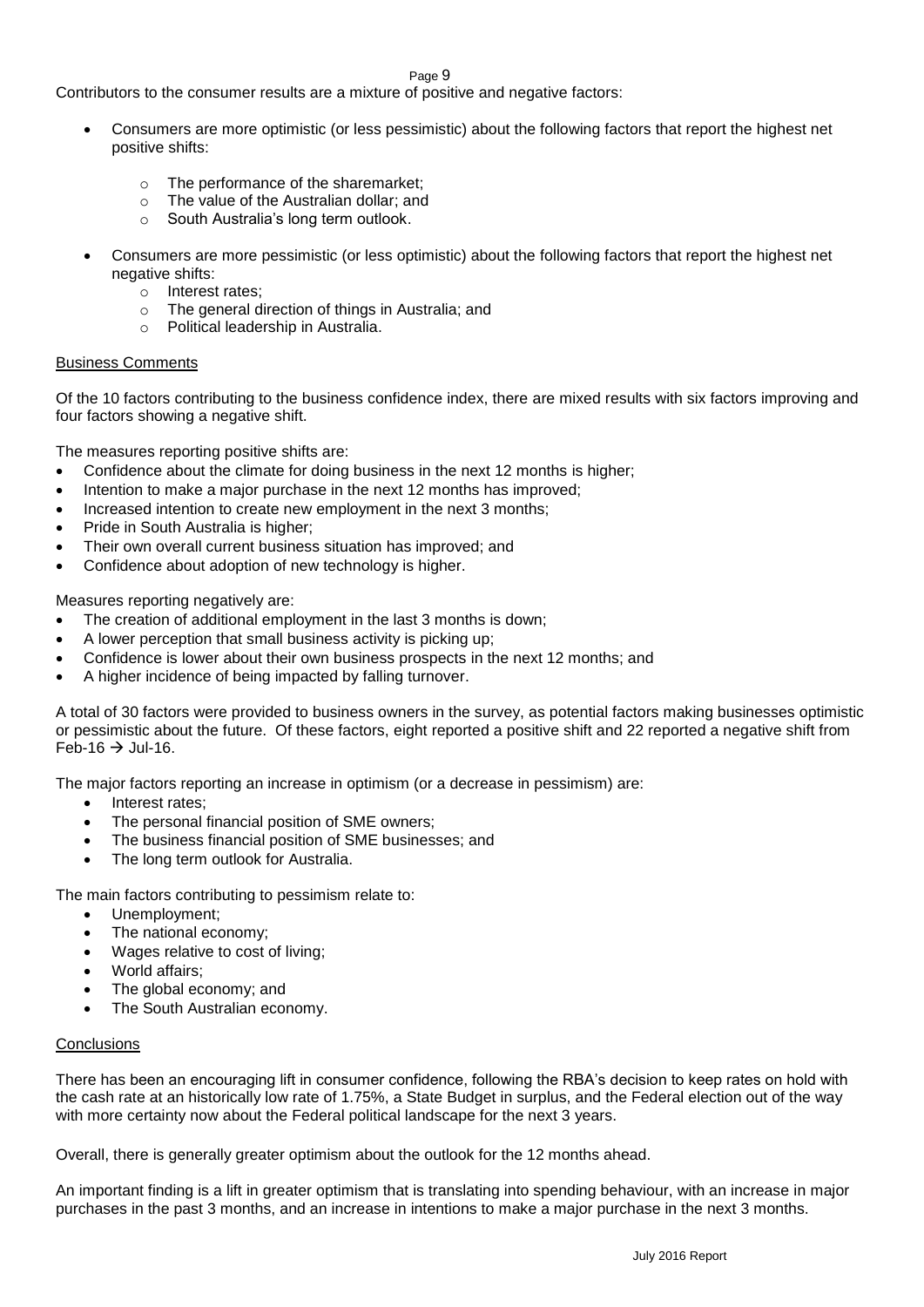However in context, these improvements are off a low confidence base, but the index is heading in the right direction with two consecutive increases.

There has also been an encouraging uplift in business confidence this survey, but again, off a low base.

The main observation of the results this survey is that the increase is quite 'patchy', with SME owners believing that business conditions will improve in the next 12 months, but they remain pessimistic about the outlook for their own business, with many experiencing a seasonal downturn in turnover.

The factors associated with the lift in business confidence include:

- The low interest are environment;
- A general perception that the climate for doing business in SA is likely to be better over the next 12 months;
- SME's adapting and applying new technology to make their businesses more competitive; and
- Plans to invest in new plant and equipment and hire additional staff to support business growth in the coming period.

## <span id="page-9-0"></span>**5 SUMMARY OF RESULTS**

## <span id="page-9-1"></span>**5.1 Consumer Tracking Monitor**

### **Key Observations**

- Overall index
	- There is an overall increase (of 6.5 index points) in the Consumer Confidence Index.
	- Analysis of the consumer results suggests that the increase in consumer confidence has been driven by positive results in the 18-24 and 65+ age segments; females, white collar employees; and rural based respondents.
	- The percentage of respondents who are worried about unemployment, has decreased from the highest level since this report commenced in Nov-97 of 50% last survey, back to 41% "worried".
	- For the consumer monitor, the three highest net positive measures are: adoption of technology; state pride and current mood.
	- The Consumer Index remains higher than the Business Index as it was last survey.
	- The age segment 25-34 reports a significant drop this survey, resulting in the 2nd lowest result for this segment since reporting commenced. It is also the lowest of all age segments.
- Points to note for this survey, based on consumer demographics are:
	- Confidence is under the 100 index base for 25-34 age segments;
	- Age segment 18-24 ranks as the most positive (has been the highest for the past six waves);
	- Confidence levels for females remains higher than males (with females up 7.1 to 109.2), while males are up 5.6 to 104.9 points;
	- White collar has returned to having higher confidence than the blue collar segment, with white collar increasing by 15.1, to 112.3, while blue collar has softened slightly by 0.7 (to 104.1 points); and
	- Confidence ranking between metro and rural is unchanged, with Metro again more confident, however rural has closed the gap, increasing by 7.8 to 106.3 points, while metro increased by 6.1 to 107.7 index.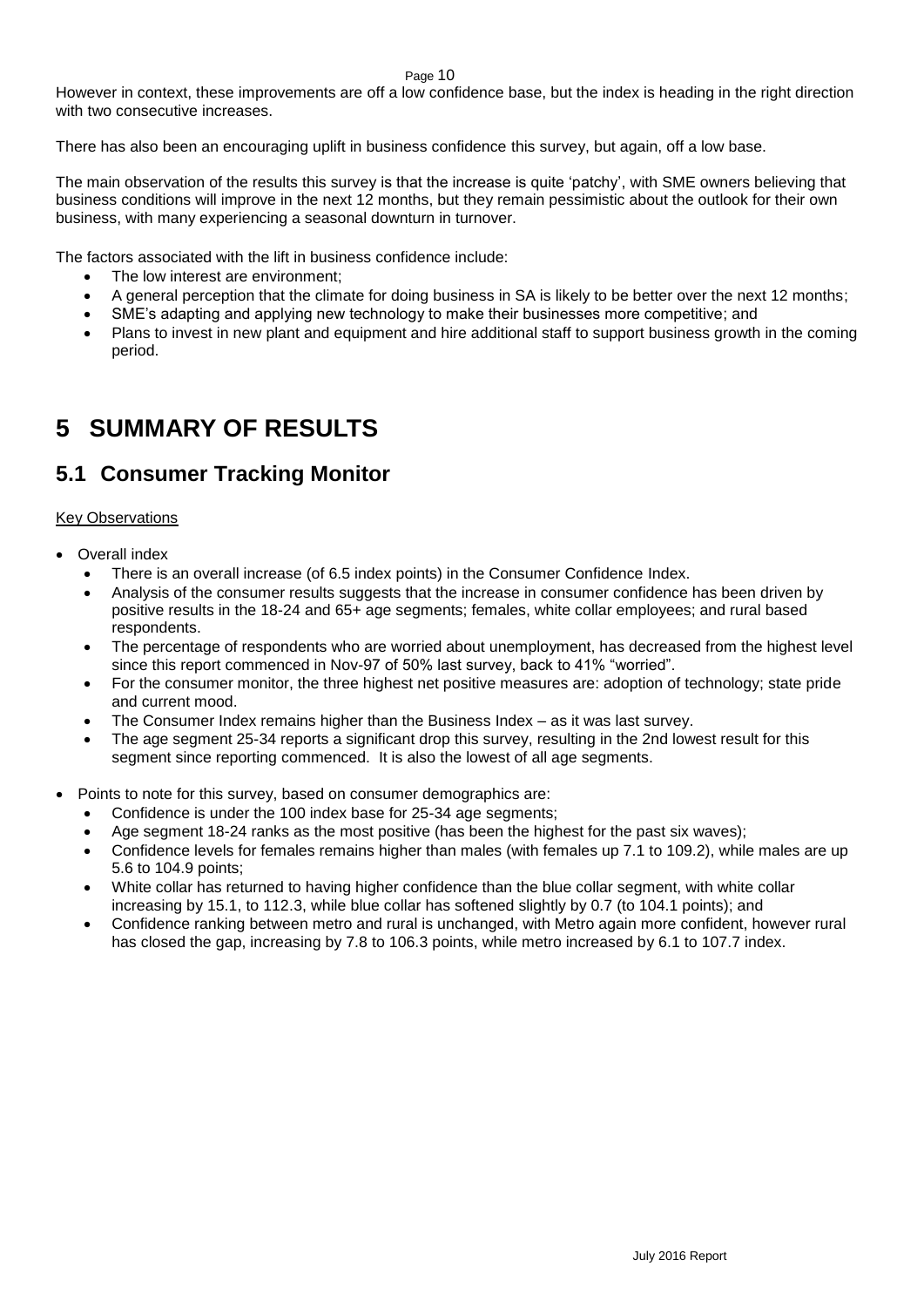## <span id="page-10-0"></span>**5.2 Business Tracking Monitor**

### Key Observations

- Overall index
	- There is an overall increase (of 3.2 index points) in the Business Confidence Index.
	- Analysis of the business results suggests that the increase in business confidence is a result of increases in the manufacturing and recreational sectors, mid-size SME businesses by turnover and FTE numbers, and metro locations.
	- State pride has rebounded from its lowest level since Aug-98 reported in the previous survey, and small business confidence responses (ie small business picking up, steady or slowing) moving to 'steady' from the high percentage of 'slowing down' last survey.
	- Rural confidence remains lower than metro, but whilst it has increased slightly this survey it remains just below 100 index points. Metro reports an increase of 4.0 points.
	- The agriculture, wholesale/retail, finance recreational are below the 100 index base (i.e. there are more pessimistic than optimistic businesses), while the construction industry has ceased five waves of being under the 100 index point benchmark, to report a solid increase this survey.
	- After falling below the 100 index point base for the first time since Feb-14, and to its lowest level since Feb-13, the confidence level in the agriculture industry has improved by 4.8 index points, however it remains below the 100 index point benchmark.
	- Community service reports the largest decrease this survey, and extends the decline in this industry to the past two surveys. However, it remains above the 100 index point benchmark, at 107.9, but is down from its recent high of 133.7 reported in late 2015.
	- For the business monitor, the three highest net positive measures are: technology adoption, state pride and confident about future improvement in own business.
	- Micro businesses by T/O and by FTE remain below the 100 index points base, however both categories have improved this survey.
	- By turnover: <0.5m increased by 4.9 points; >0.5m<1m increased by 4.7 points; and >1m increased by 3.1 points
	- By FTE: < 5fte increased by 0.8 points; 5-10fte increased by 14.4 points; and +10fte increased by 4.9 points
	- Both metro and rural increased.
- Points to note this survey, based on business demographics, are:
	- Highest confidence in the largest businesses by FTE and Turnover;
	- Higher confidence among metro businesses compared with rural businesses, as per the last survey; and
	- Lowest confidence levels in the wholesale/retail and agriculture industries.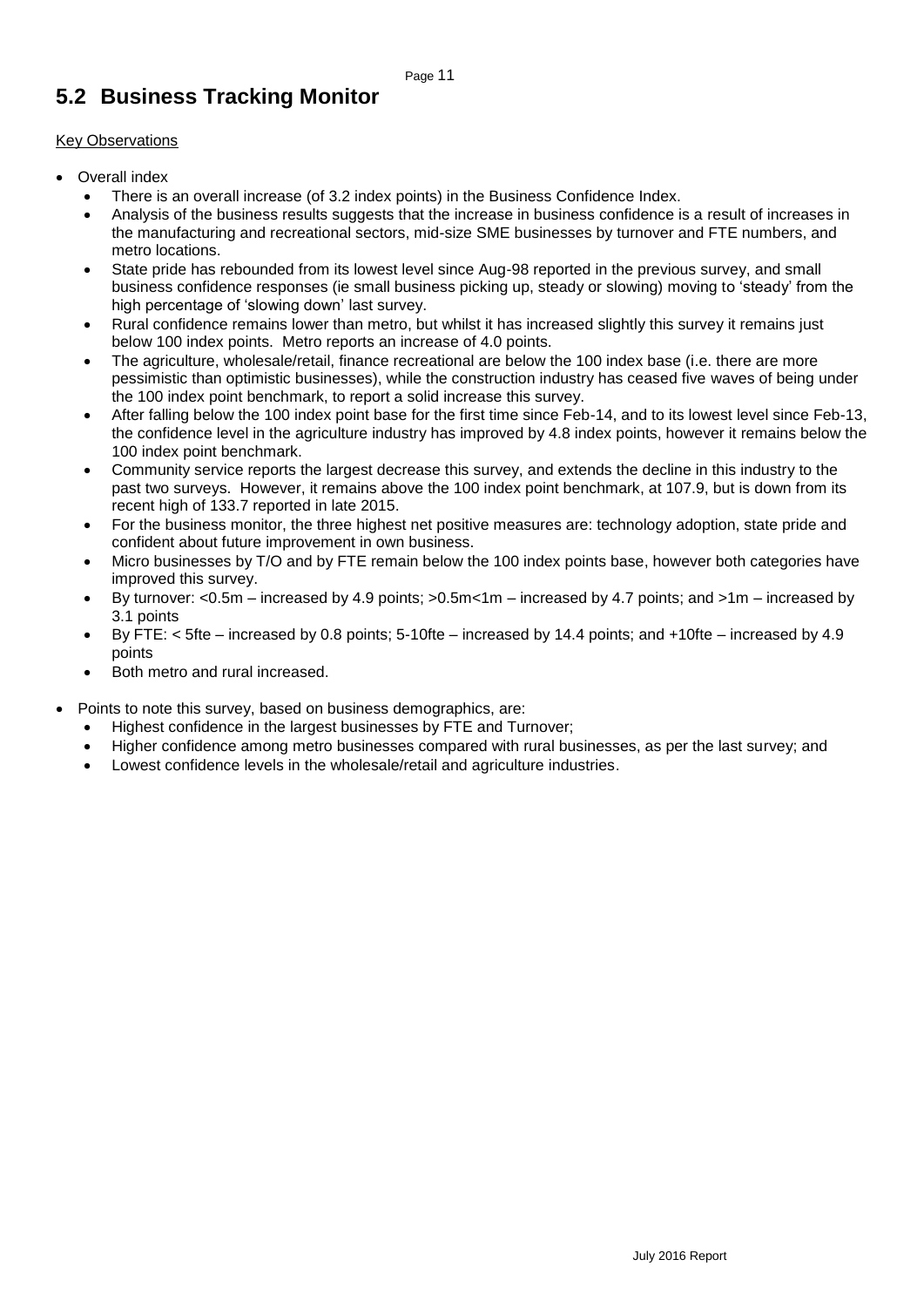# <span id="page-11-0"></span>**6 DETAILED RESULTS**

## <span id="page-11-1"></span>**6.1 Consumer Tracking Monitor – Top Line Results**

## <span id="page-11-2"></span>**6.1.1 Latest Figures**

(Note, movements since last survey in small print)

| Question<br>No. | Tracking Indicator  | <b>Question Asked</b>                      | <b>Results</b>   | Results                        | <b>Results</b> | <b>Net</b><br><b>Positive</b><br>Result |
|-----------------|---------------------|--------------------------------------------|------------------|--------------------------------|----------------|-----------------------------------------|
| Wave 60         |                     |                                            | <b>Confident</b> | <b>Not</b><br><b>Confident</b> | <b>Neutral</b> |                                         |
| 1               | Confidence about    | How confident are you that the climate for | 31%              | 30%                            | 36%            |                                         |
|                 | the future          | consumer spending will improve over the    |                  |                                |                | $\checkmark$                            |
|                 |                     | next 12 months?                            | 4%               | $-8%$                          | 3%             |                                         |
| $\overline{c}$  | Consumer            | How confident are you that there will be a | 32%              | 39%                            | 28%            |                                         |
|                 | confidence          | significant positive change in your        |                  |                                |                | ✓                                       |
|                 |                     | financial position in the next 12 months?  | 4%               | $-3%$                          | $-2%$          |                                         |
| 9               | Lifestyle stability | If you or someone in your household or     | 30%              | 49%                            | 19%            |                                         |
|                 |                     | family wanted to change jobs, how          |                  |                                |                |                                         |
|                 |                     | confident are you that suitable work would | 4%               | $-7%$                          | 3%             | ✓                                       |
|                 |                     | be available?                              |                  |                                |                |                                         |
| 10              | Technology          | How confident do you feel about using      | 77%              | 12%                            | 10%            |                                         |
|                 | adoption            | technologies such as credit cards,         |                  |                                |                |                                         |
|                 |                     | computers, mobile phones, ATMs and         | 0%               | $-2%$                          | 2%             | ✓                                       |
|                 |                     | EFTPOS?                                    |                  |                                |                |                                         |
|                 |                     |                                            | <b>Proud</b>     | Not Proud Neutral              |                |                                         |
| 5               | State pride         | When you look at how things are going      | 68%              | 9%                             | 22%            |                                         |
|                 |                     | in SA, how proud are you to be a South     |                  |                                |                |                                         |
|                 |                     | Australian?                                | $-10%$           | $-1%$                          | 10%            |                                         |
|                 |                     |                                            | <b>Yes</b>       | <b>No</b>                      |                |                                         |
| 3               | Consumer            | Have you made any significant purchases    | 41%              | 59%                            |                |                                         |
|                 | purchase            | in the last three months, such as real     |                  |                                |                |                                         |
|                 | (past three months) | estate, cars, whitegoods, hi-fi equipment  | 4%               | $-4%$                          |                | ✓                                       |
|                 |                     | or holiday travel?                         |                  |                                |                |                                         |
| 4               | Consumer            | Are you or your household likely to make   | 28%              | 68%                            |                |                                         |
|                 | purchase            | a major purchase in the next three         |                  |                                |                |                                         |
|                 | (next three months) | months of real estate, cars, whitegoods    | 5%               | $-6%$                          |                | ✓                                       |
|                 |                     | hi-fi equipment or holiday travel?         |                  |                                |                |                                         |
| 8               | Job security        | In the last three months, has your         | 41%              | 59%                            |                |                                         |
|                 |                     | household or family been affected by an    |                  |                                |                |                                         |
|                 |                     | inability to find suitable work or worried | -9%              | 9%                             |                | ✓                                       |
|                 |                     | about losing existing employment?          |                  |                                |                |                                         |
|                 |                     |                                            | <b>Positive</b>  | <b>Negative</b>                | <b>Neutral</b> |                                         |
| 6               | Mood                | Which words best describe how you feel     | 70%              | 29%                            | 1%             |                                         |
|                 |                     | about your own household situation at      |                  |                                |                | ✓                                       |
|                 |                     | present?                                   | 0%               | $-1%$                          | $0\%$          |                                         |
|                 |                     |                                            | Up               | Down                           | <b>Neutral</b> |                                         |
| $\overline{7}$  | Small business      | When you think about small business in     | 12%              | 41%                            | 44%            |                                         |
|                 | confidence          | SA generally, does small business seem     |                  |                                |                | ✓                                       |
|                 |                     | to be picking up, steady or slowing down?  | 1%               | $-3%$                          | 4%             |                                         |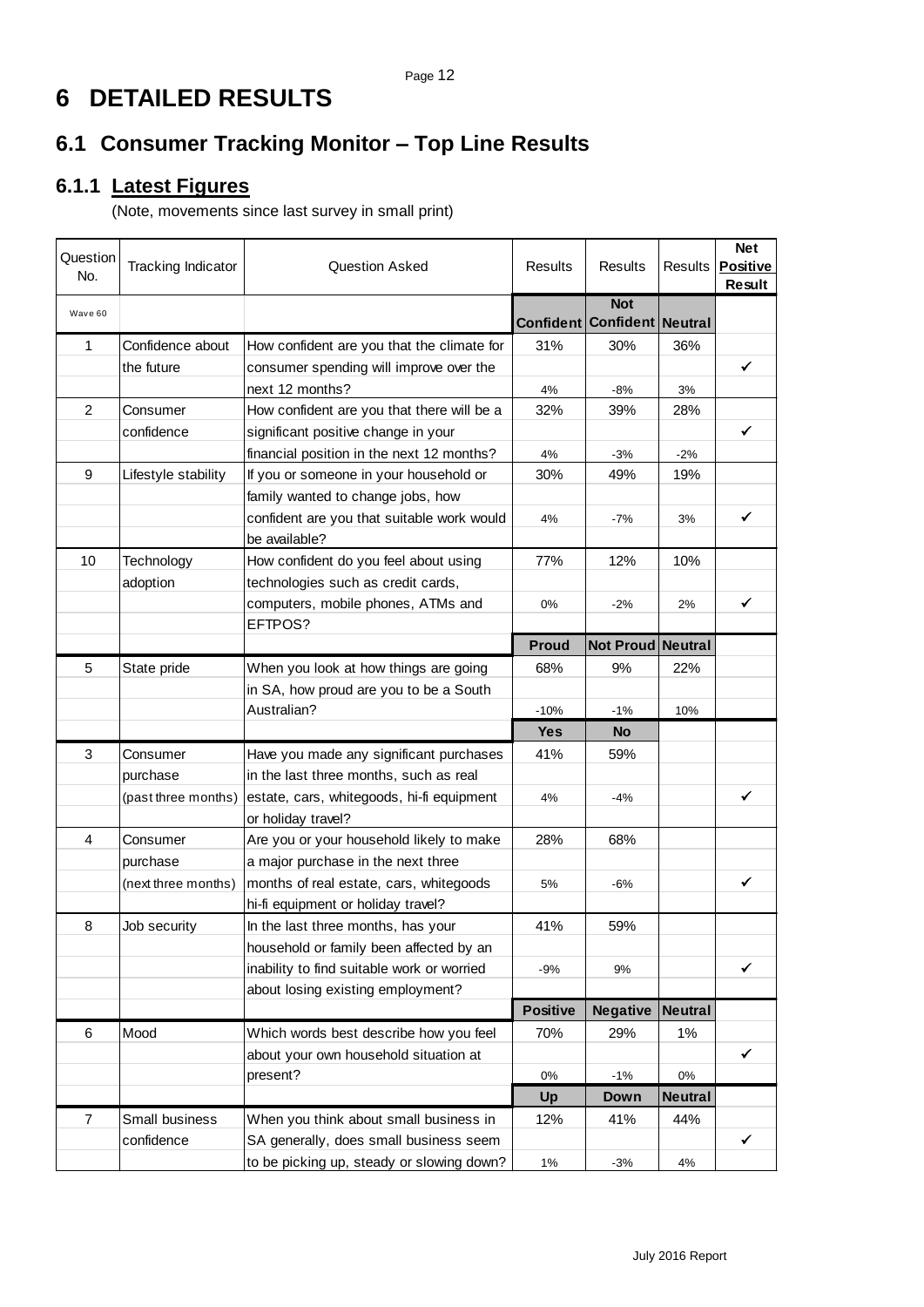### <span id="page-12-0"></span>**6.1.2 Detailed Results**

Note, % increases/decreases in following comments refer to movements in percentage points

Consumer Spending Climate (Q1)

- The latest results are up this survey, from -11 to +1 (net confidence). This is the first positive result since Feb-15.
- Net confidence on this question is highest for the 18-24 (40% from 17%) and lowest for 25-34 (-33% down from -18% last wave).
- Metro is up to +1% from -10%, with rural also up, -14% to +2%.
- This survey sees white-collar reporting an increase from -21% to +3%, but blue-collar a decrease to -1% from +5%.
- Increases for males to +2% from -25%, however females are unchanged.

### Financial Change (Q2)

- Following last surveys drop, the latest results have rebounded, from -14% up to -7%. This continues the generally positive upwards trend from the low in May-14.
- This extends the net negative results to 16 surveys.
- Those most confident about their own financial situation improving remain 18-24 age segments at 69% (from 45%), while the 50+ ages reports a good increase of 24%.
- Ages 25-34 are down from -9% to -29%.
- Metro responses report an increase to -6% from -14%, while rural has increased to -7% from -15%.
- The least confident are blue-collar at -3% (from +11%), while white-collar have improved to 2% from -16%.
- Males report an increase to -10% from -11%, with females increasing to -4% from -16%.

### Made Significant Purchase (Q3)

- "Did make a major purchase" increased this survey to 41% from 37%, to be at the best level since Feb-14.
- The highest incidence of major purchases was by 65+ ages (48% from 25%).
- The lowest incidence of major purchases was 18-24 at 19%, down from 46%.
- White collar increased to 44% from 40%, and blue-collar is up to 40% from 36%, making a purchase.
- Movement across Metro and Rural, with Metro up to 42% from 38%, and rural up to 38% from 36%.
- Males increased from 37% to 45%, while female spending is unchanged at 37%.

### Make Significant Purchase (Q4)

- The latest results report extends last surveys positive result, with an increase in the likelihood to make a major purchase in the next three months, to 28% up from 23%. The latest figure is the highest level since Feb-13.
- The highest intention to purchase is in the 18-24 ages (at 52% from 22%) and white-collars at 36% (from 27%).
- The lowest purchase intention figures are 50+ at 19%, and 25-34 at 22% down from 31%.
- Levels are reported for metro (30%, from 23%), rural (24% from 23%), and blue-collar (19% from 36%) Pride in SA (Q5)
	- Pride in the state reports a decrease to 59% from 68% net overall (68% for "proud" responses, from 78%).
	- The proudest segments are 18-24 (75%), reporting "proud" replies.
	- The least proud segments are 35-49 at 62%, from 76%.
	- White collar have decreased by 4% to 67%, and blue collar has dropped to 78%, down from 92%.
	- Metro have decreased (69% from 80%) and rural is also down, 64% from 72%.

Feel about Household Situation (Q6)

- The latest results improved slightly with figures reporting a marginal increase to 41% from 40%.
- The net positive mood is highest among 18-24 at 82% (up from 64%) and females (51% from 34%).
- Across the regions, metro (41%) and rural (42%) are at similar levels.
- White and blue collar report opposite results with white-collar up to 48% from 34% but blue-collar down to 23% from 34%.
- The net positive mood is lowest among the 25-34 ages at 0% (from 52%).
- Net male responses have decreased marginally to 30% (from 48%).

Business Activity (Q7)

- Another small rebound to -29% from -33% this survey, but remaining as a net negative level since May-2010.
- All age segments are in negative results, except for 18-24 at +5% being the most positive, as per last two surveys.
- City respondents report a slight change to -27% from -29%, while rural has improved to -34% from -42%.
- White collar is up to -27% from -39%, blue-collar is up to -21% from -3%, but 'other' employment category is down, to -40% from -16%.
- An increase by males to -26% from -38%, and also for females to -22% from -28%.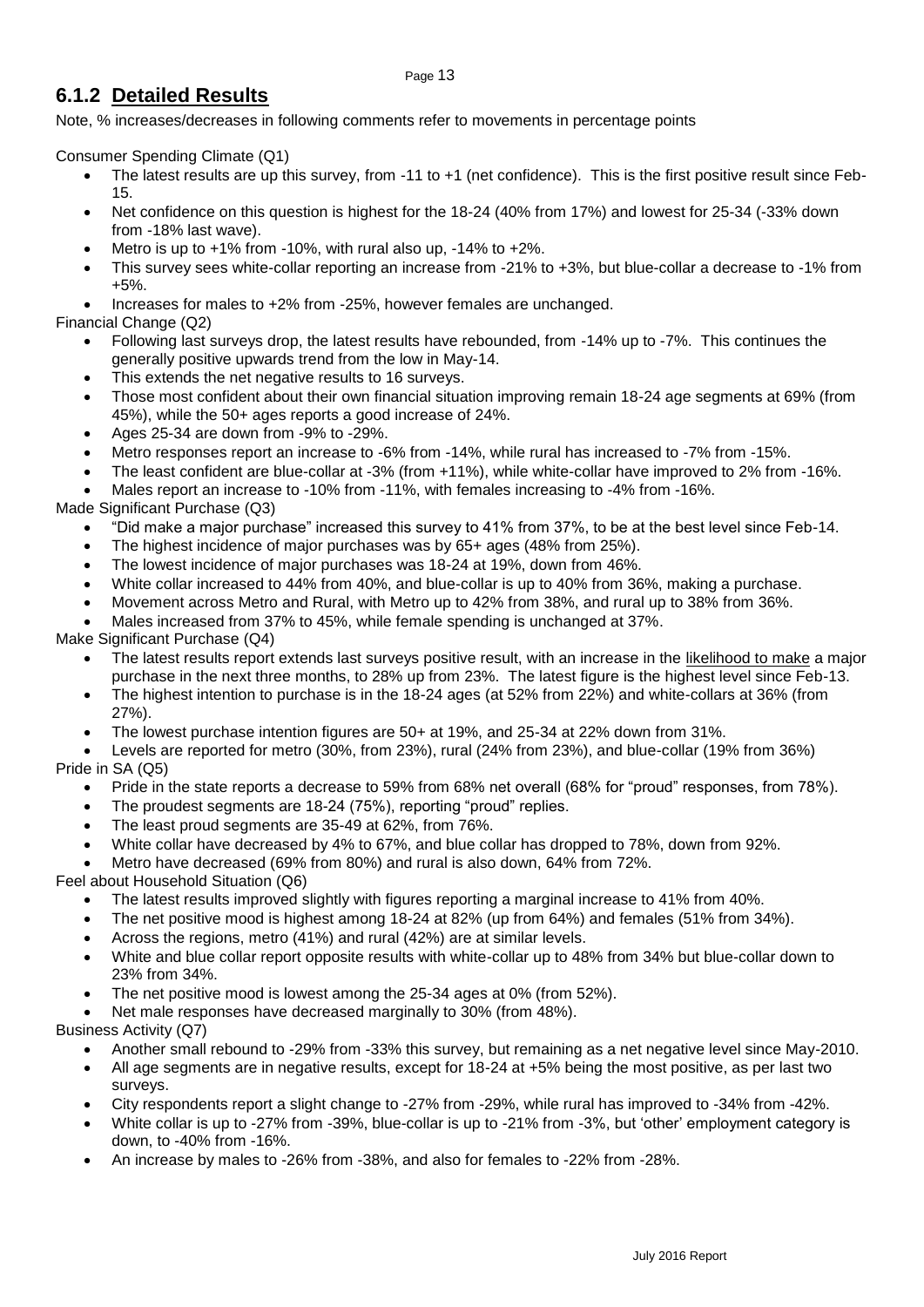Worried by Unemployment (Q8)

- A better result this survey with the % of "worried" respondents decreasing from 50% to 41%.
- The highest level of concern about unemployment is with the 25-34 age segment.
- Males and females are at similar levels of 41%, however males have dropped from 43% and females down from 56%.
- Blue collar at 46% worried (down from 59%) with white collar at 40% (down from 55%).
- The % "worried" of metro respondents has decreased to 42% 'worried', (from 54%), whilst rural has dropped slightly, to 38% 'worried', (down from 40%).

Could Change to a Better Job (Q9)

- Following a drop last survey, there is an increase this survey with perceived job mobility improving to -19% from -30%.
- Confidence about job mobility is highest in 18-24 at +25% (up from-5%), rural -12% (from -30%) and females to -16% (from -23%).
- Confidence about job mobility is lowest in the 50-64 segment at -44% from -25%.
- Both white and blue-collar response are at similar NET levels, however the underlying figures show that bluecollar have increased from 27% to 33% "confident" and white collar from 23% to 27% "confident".
- Metro has dropped below rural, to -21% from -30%.
- Males have increased to -21%, from -38%.

Using New Technology (Q10)

- Following increases in the past two surveys, net confidence in using new technology has increased again this wave, from 63% to 65% (net).
- Confidence with technology is higher among 18-24s (95% confident) but decreases with age to 73% in the 50- 64 age segment.
- Confidence with technology is higher with white collar employees.
- Rural has increased from 72% to 79% "confident", but metro has decreased slightly, to 77% from 79%.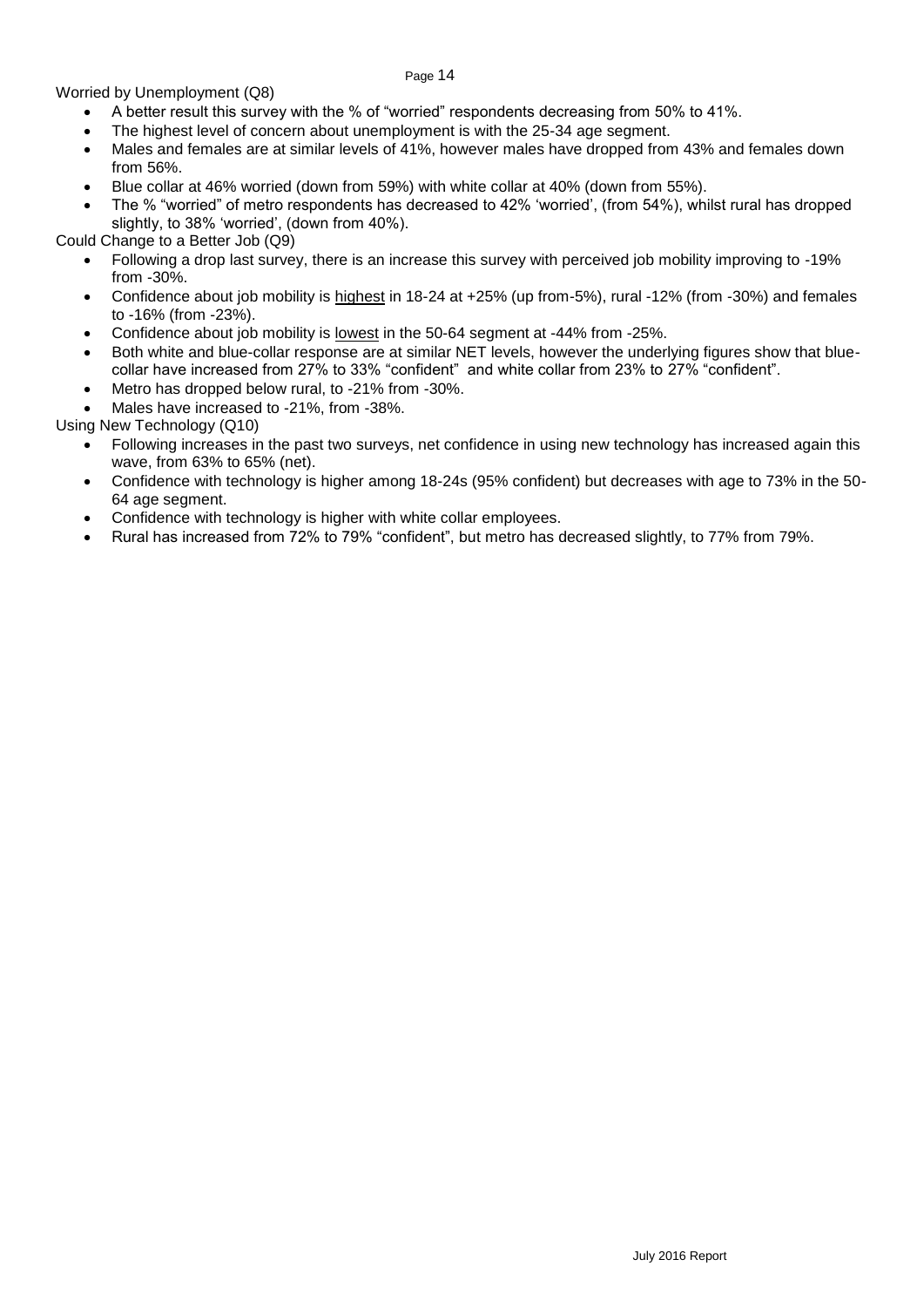## <span id="page-14-0"></span>*6.2 Business Tracking Monitor – Top Line Results*

## <span id="page-14-1"></span>**6.2.1 Latest Figures**

(Note, movements since last survey in small print)

| Question<br>No. | Tracking Indicator  | <b>Question Asked</b>                        | <b>Results</b>   | <b>Results</b>                 | <b>Results</b> | <b>Net</b><br><b>Positive</b><br><b>Result</b> |
|-----------------|---------------------|----------------------------------------------|------------------|--------------------------------|----------------|------------------------------------------------|
|                 |                     |                                              | <b>Confident</b> | <b>Not</b><br><b>Confident</b> | <b>Neutral</b> |                                                |
| 1               | <b>Business</b>     | How confident are you that the climate for   | 39%              | 29%                            | 30%            |                                                |
|                 | confidence          | doing business in SA will improve over       |                  |                                |                | ✓                                              |
|                 |                     | the next 12 months?                          | 3%               | $-4%$                          | $1\%$          |                                                |
| $\overline{2}$  | Confidence about    | How confident are you that there will be a   | 50%              | 23%                            | 24%            |                                                |
|                 | the future          | significant improvement in the performance   |                  |                                |                |                                                |
|                 |                     | of your business in the next 12 months?      | $-1%$            | 0%                             | $-1%$          |                                                |
| 3               | <b>Business</b>     | How likely is it that your business will     | 38%              | 56%                            | 4%             |                                                |
|                 | purchase            | make a major purchase in the next 12         |                  |                                |                |                                                |
|                 |                     | months, such as office equipment, cars,      | 11%              | $-5%$                          | $-6%$          | ✓                                              |
|                 |                     | commercial real estate or other investments? |                  |                                |                |                                                |
| 10              | Technology          | How confident do you feel about using        | 84%              | 6%                             | 9%             |                                                |
|                 | adoption            | technologies such as credit cards,           |                  |                                |                |                                                |
|                 |                     | computers, mobile phones, ATMs and           | 7%               | $-2%$                          | -5%            | ✓                                              |
|                 |                     | EFTPOS?                                      |                  |                                |                |                                                |
|                 |                     |                                              | <b>Proud</b>     | Not Proud Neutral              |                |                                                |
| 6               | State pride         | When you look at how things are going        | 78%              | 12%                            | 8%             |                                                |
|                 |                     | in SA, how proud are you to be a South       |                  |                                |                | ✓                                              |
|                 |                     | Australian?                                  | 5%               | $-6%$                          | $-2%$          |                                                |
|                 |                     |                                              | <b>Yes</b>       | <b>No</b>                      |                |                                                |
| 4               | <b>Business</b>     | In the last three months, have you created   | 26%              | 74%                            |                |                                                |
|                 | stability           | any additional employment or taken on any    |                  |                                |                |                                                |
|                 | (past three months) | additional employees in your business?       | $-2%$            | 3%                             |                |                                                |
| 5               | <b>Business</b>     | In the next three months, are you likely to  | 20%              | 77%                            |                |                                                |
|                 | expansion           | create any additional employment or take on  |                  |                                |                | ✓                                              |
|                 | (next three months) | any additional employees in your business?   | 1%               | $-1\%$                         |                |                                                |
| 9               | Income security     | In the last three months, has your business  | 55%              | 44%                            |                |                                                |
|                 |                     | been affected by any downturn in turnover or |                  |                                |                |                                                |
|                 |                     | have you been worried about possible         | 3%               | $-2%$                          |                |                                                |
|                 |                     | downturn in turnover?                        |                  |                                |                |                                                |
|                 |                     |                                              | <b>Positive</b>  | <b>Negative</b>                | <b>Neutral</b> |                                                |
| $\overline{7}$  | Mood                | Which words best describe how you feel       | 63%              | 37%                            | $0\%$          |                                                |
|                 |                     | about your own business situation at         |                  |                                |                | ✓                                              |
|                 |                     | present?                                     | 2%               | $-2%$                          | 0%             |                                                |
|                 |                     |                                              | Up               | Down                           | <b>Neutral</b> |                                                |
| 8               | Small business      | When you think about small business in       | 6%               | 48%                            | 44%            |                                                |
|                 | confidence          | SA generally, does small business seem       |                  |                                |                |                                                |
|                 |                     | to be picking up, steady or slowing down?    | $-10%$           | $-4%$                          | 16%            |                                                |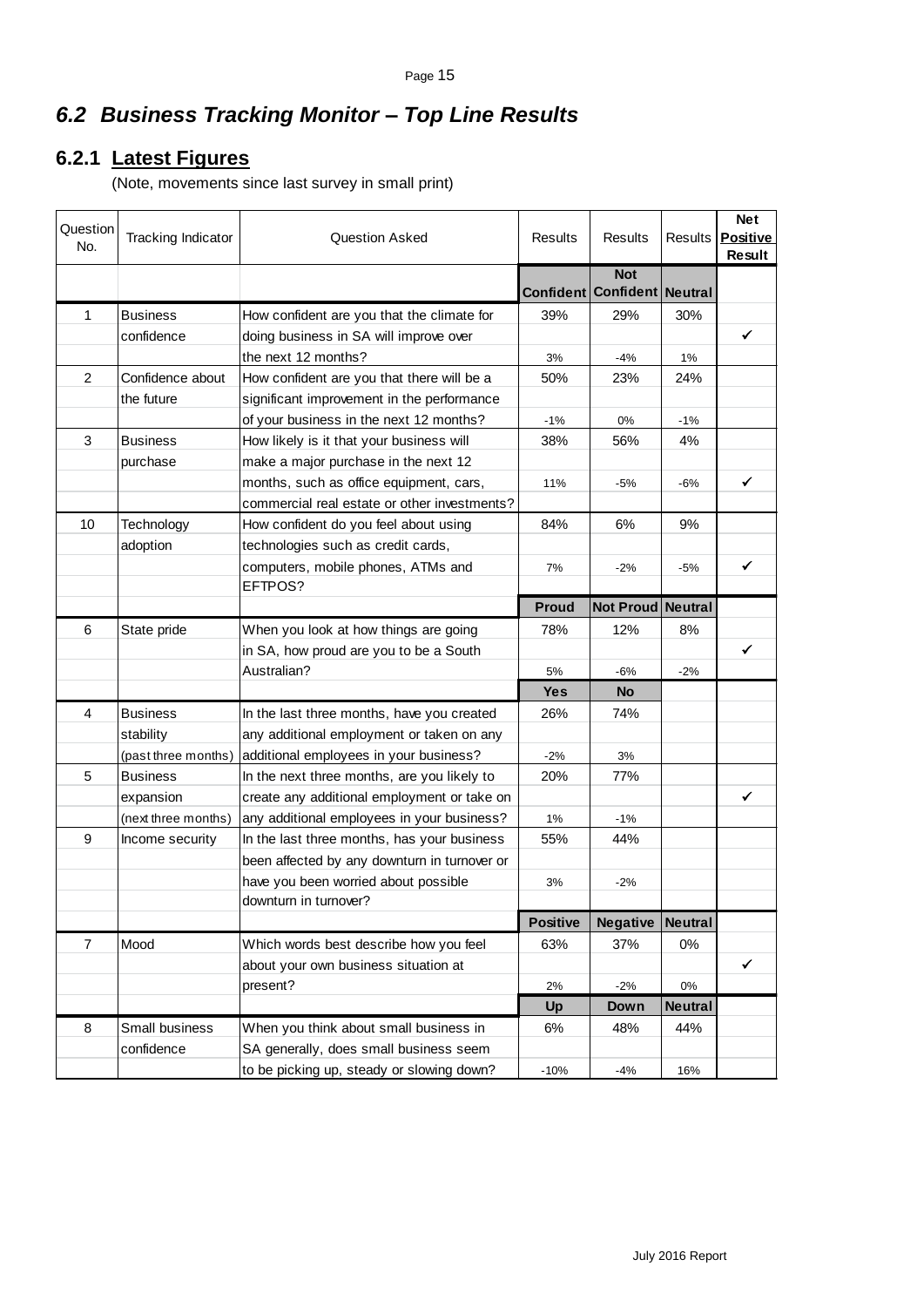### <span id="page-15-0"></span>**6.2.2 Detailed Results**

Note, % increases/decreases in following comments refer to movements in percentage points

Improved Business Climate (Q1)

- Following a decrease last survey, the latest result sees an increase from 3% to 10% (net) of confidence in an improvement in the business climate in the next 12 months.
- Micro-size businesses by turnover (+7% from -1%) and by FTE (steady at 1%) have the lowest net confidence about the business climate.
- Recreation at -39% from -19% and wholesale/retail at 0% (from 8%) represent the lowest confident industries.
- Most confident about the business climate is the manufacturing (43% up from 0%) and construction (unchanged at 15%) industries and the larger-size businesses, by turnover at +17% (from 12%), and by FTE, at 59% from 8% (This is the best biggest increase since Oct-10).
- An improved result by metro to 13% from 10%, and in rural a good increase to +1% from -14%.

Own Business Improvement (Q2)

- The latest result for confidence about own business growth in the next 12 months has slightly decreased, from 28% (net) to 27%.
- Confidence about their own business growth prospects is lowest in recreation (8% from 25%) and agriculture at +9% (down from +31%).
- Confidence about their own business growth is highest among manufacturing businesses (at 51% from 24%), and largest-size businesses by T/O and FTE.
- Metro at 33% is up from 31%, while rural is down, from 22% to 15%.

Make Significant Purchase (Q3)

- The incidence of businesses intending to make a major purchase in the next 12 months has increased this survey to 38% (from 27%), which is the highest level since Aug-09.
- Intention to purchase is lowest in the wholesale/retail industry (at 31% but up from 29%).
- Intention to purchase is highest in the agriculture industry (at 57%, up from 34%), mid-sized businesses (FTE) at 50% from 39% and large-sized businesses (by turnover) at 48% from 37%.
- Positive shifts in Metro to 37% from 24% and Rural to 40% from 33%.

Have Created Additional Employment (Q4)

- The incidence of businesses creating additional employment in the past three months has softened this survey to 26% (20% $\rightarrow$  28% $\rightarrow$  26%).
- The highest incidence of recent employment creation was in community service (38%, but down from 51%), manufacturing (32%) and large-sized enterprises (T/O) at 45% from 48%, and (FTE) at 53% from 62%.
- The lowest incidence of creating additional employment was in agriculture at 16% (from 25%).
- Metro has decreased to 27% (from 28%), as has rural, which has decreased to 24%, from 28%.

Will Create Additional Employment (Q5)

- Confidence about creating new employment in the next three months is up slightly with the latest results moving to 20%, up from 19% last survey.
- The lowest intention to create new employment is in agriculture at 8% (but up from 2%) and micro businesses at 11% (from 9%) for t/o and 10% (from 14%), for fte.
- The highest level of creating additional employment is in the manufacturing sector, at 26% "likelihood" (from 21%), and the large businesses (by t/o and fte) at 38% (from 31%) and 52% (from 44%), respectively.
- Metro +22% (from 20%) with rural slightly down to 16% (from 17%).

Pride in SA (Q6)

- After a dip last survey that followed three previous steady results, Pride in SA has rebounded and returned back to previous levels, increasing to 66% (net), from 55%, this survey.
- Pride is strongest in the manufacturing sector at 84% "proud" responses.
- Pride is lowest in the agriculture sector at (net) 53%, (but up from 41%).
- The largest businesses by FTE and Turnover, are the most confident and at similar levels.
- Rural respondents are slightly lower than Metro, down to 74% (from 75%) compared with metro which is up to 80% (from 72%).

Feel about Business Situation (Q7)

- Net positive feelings about their own business circumstances increased from +22% last wave to +26% this wave.
- Confidence about their own business situation was lowest in the construction sector with a drop to -14% from +8%.
- Confidence about their own circumstances was highest in the manufacturing sector (80% up from 10%), large-size businesses by turnover at 33% (from 14%) and by FTE at 48% (from 30%).
- A downward shift in current situation is reported for rural to 26% (from 28%), but for metro, after steady results in the past three surveys, an increase to 26% from 18% is reported this survey.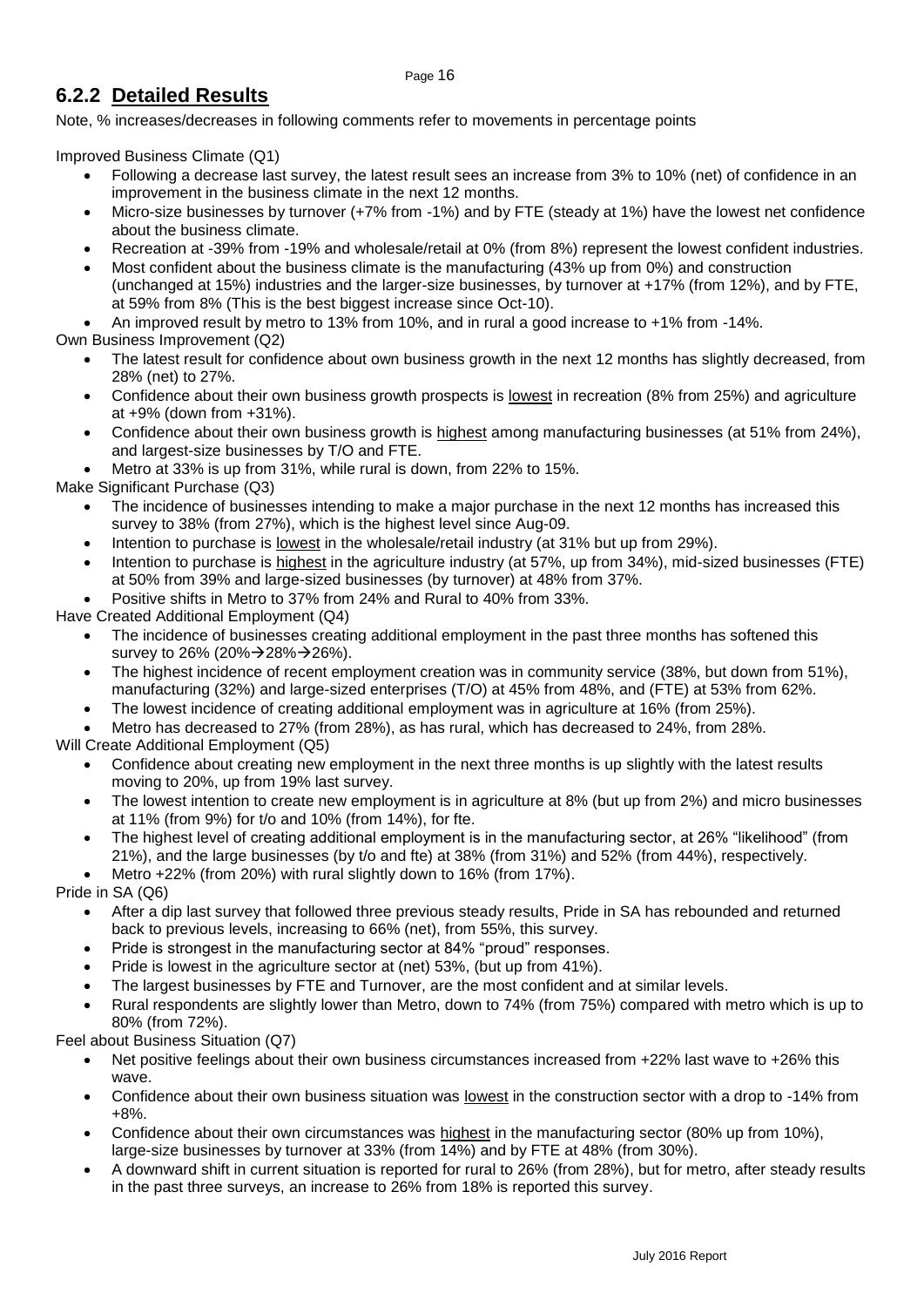General Direction of Small Business (Q8)

 Net confidence about how SMEs in South Australia are performing generally, has declined this survey, to - 44% from -36%.

Page 17

- Nearly one half (48% from 52%) of businesses report that business direction is down, and only 6% report a positive result (down from 16%). Neutral responses increased to 44% (from 28%).
- All industries report a negative result, with manufacturing being the most positive at -21%, and agriculture being the least confident at -68%, a drop from -55%.
- Rural is steady at -46%, but for metro a decrease to -40% (from -31%).
- Large-sized business -21% (by FTE up from -31%) and by T/O, at -34% (down from -27%), are the most positive.

Downturn in Turnover (Q9)

- Just over one half of businesses (55%) remain worried about a downturn in turnover, (up from 52% last survey).
- Concerns about a downturn in their own turnover are highest in wholesale / retail at 67% (from 42%), finance & community service both at 56%, and large-businesses by FTE 63% (from 47%) and micro businesses by T/O at 60% (from 52%).
- "Worried" responses across metro to 57%, up from 51%, but rural to 50%, down from 53%.
- Agriculture businesses report 49% worried, which is a steady result.

Using New Technology (Q10)

- Business confidence about adoption of new technology in the business increased to a net of +78% (from 69%).
- The most confident businesses in terms of adopting new technologies are manufacturing (+89%), finance (+88%), large-size businesses (by turnover) of 87% and mid-size businesses (by FTE) at 90%.
- Metro at 82% (up from 71%) is higher than rural at 70% (from 63%).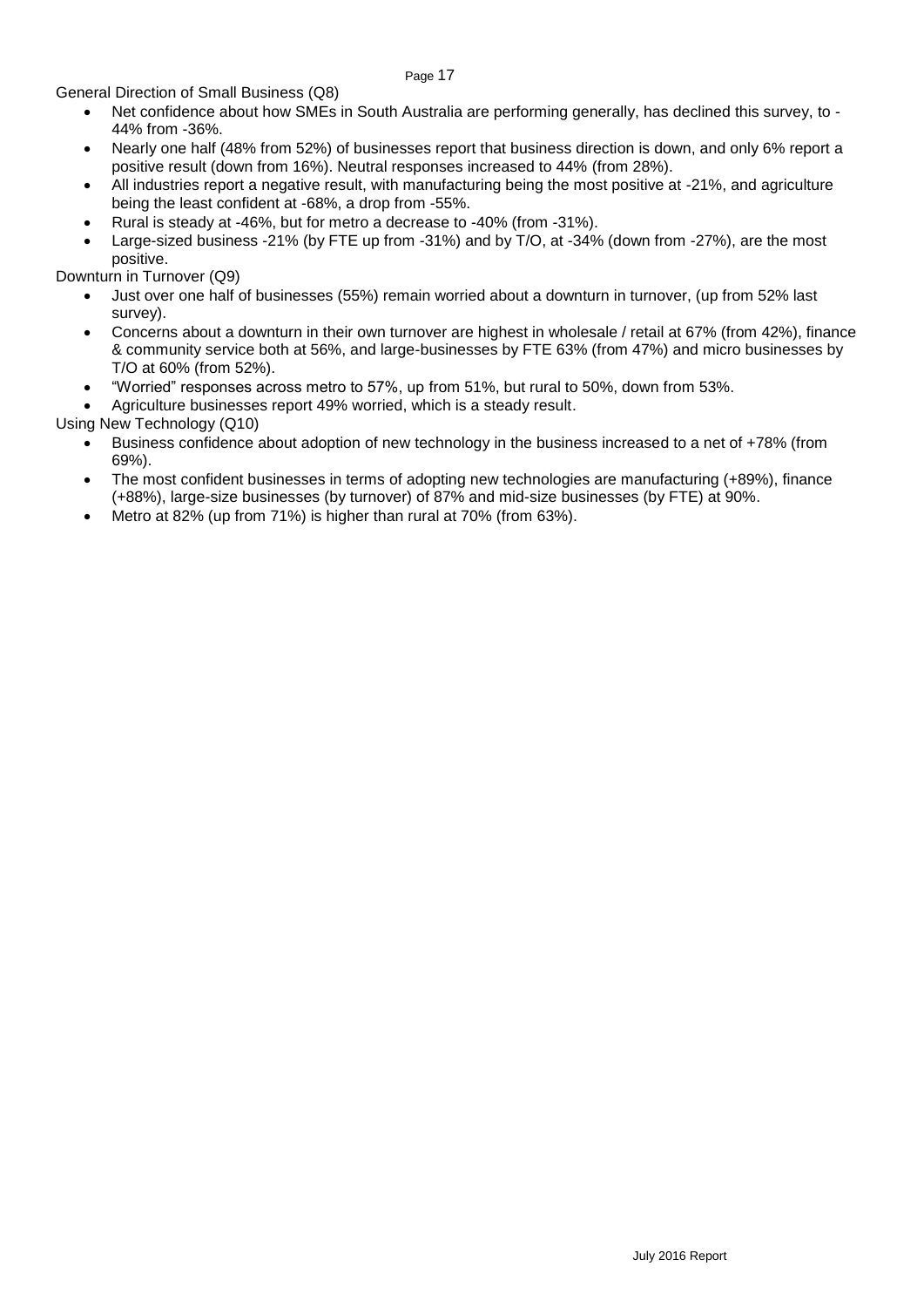# **7 NOTES ON ISSUES PREVALENT DURING FIELDWORK**

<span id="page-17-0"></span>

| Date of Fieldwork | <b>Comments</b>                                                                                                                                                                                                                                                                                                            |
|-------------------|----------------------------------------------------------------------------------------------------------------------------------------------------------------------------------------------------------------------------------------------------------------------------------------------------------------------------|
| Wave 1 (Oct 97)   | Fieldwork conducted during State election build-up                                                                                                                                                                                                                                                                         |
| Wave 2 (Jan 98)   | Fieldwork conducted during holiday period, post Adelaide Crows premiership                                                                                                                                                                                                                                                 |
| Wave 3 (Apr 98)   | Fieldwork conducted amid media coverage of Asian economic crisis                                                                                                                                                                                                                                                           |
| Wave 4 (Jul 98)   | Fieldwork conducted amid media coverage of the \$A decline and continued coverage of Asian economic crisis                                                                                                                                                                                                                 |
| Wave 5 (Oct 98)   | Fieldwork conducted after Federal election and Adelaide Crows premiership                                                                                                                                                                                                                                                  |
| Wave 6 (Jan 99)   | Fieldwork conducted during holiday period                                                                                                                                                                                                                                                                                  |
| Wave 7 (Apr 99)   | Fieldwork conducted amid media coverage of the Yugoslavia and East Timor conflicts, also the ETSA sale was voted down                                                                                                                                                                                                      |
| Wave 8 (Jul 99)   | Continuing good economic results and GST uncertainty                                                                                                                                                                                                                                                                       |
| Wave 9 (Oct 99)   | East Timor conflict and media coverage leading up to republic referendum                                                                                                                                                                                                                                                   |
| Wave 10 (Jan 00)  | GST uncertainty and high car and petrol prices                                                                                                                                                                                                                                                                             |
| Wave 11 (Apr 00)  | GST uncertainty, speculation of further interest rate rises and decline in value of \$A                                                                                                                                                                                                                                    |
| Wave 12 (Jul 00)  | Fieldwork conducted post GST introduction                                                                                                                                                                                                                                                                                  |
| Wave 13 (Oct 00)  | Fieldwork conducted post Olympics, continuing fall in \$A and Higher fuel prices                                                                                                                                                                                                                                           |
| Wave 14 (Jan 01)  | Business issues - Continuing effects of GST on demand in some industries, impact of low exchange rate on cost of imports, negative forecasts coming out of the                                                                                                                                                             |
|                   | USA suggesting an economic downturn and possible recession.                                                                                                                                                                                                                                                                |
|                   | Consumer issues - Consumers are not affected negatively by the introduction of the GST, anticipation of a positive year based on current economic growth and                                                                                                                                                               |
|                   | seasonal "good feel" factors (Christmas, New Year, holidays, summer).                                                                                                                                                                                                                                                      |
| Wave 15 (Apr 01)  | Record low value of the Australian dollar, cost of living rises (GST, fuel, electricity) and business cost increases (GST, fuel, electricity)                                                                                                                                                                              |
| Wave 16 (Jul 01)  | No issues at time of fieldwork                                                                                                                                                                                                                                                                                             |
| Wave 17 (Jan 02)  | <b>Upcoming State election</b>                                                                                                                                                                                                                                                                                             |
| Wave 18 (Apr 02)  | No issues at time of fieldwork                                                                                                                                                                                                                                                                                             |
| Wave 19 (Jul 02)  | Increasing interest rates                                                                                                                                                                                                                                                                                                  |
| Wave 20 (Jan 03)  | Prospect of Australia becoming involved in a war with Iraq, drought affecting many of the State's farming districts, a Federal Government funded campaign to                                                                                                                                                               |
|                   | "be alert but not alarmed" at the prospect of terrorist attacks on Australian soil, historically low unemployment levels and low interest rates, record agricultural                                                                                                                                                       |
|                   | commodity prices, average annual growth of house values in South Australia of 17% in 2002, Australia retaining the Ashes.                                                                                                                                                                                                  |
| Wave 21 (Apr 03)  | Iraq war, widespread drought, controversy surrounding the Governor General, SARS affecting travel and exports, low unemployment levels and low interest                                                                                                                                                                    |
|                   | rates, high agricultural commodity prices, State and National economies continuing to grow, average annual growth of house values in South Australia, the<br>housing boom continuing in South Australia well into 2003, preliminary talks of a tough State budget for SA this year, the Australian dollar at a 2 year high |
|                   | against the US dollar.                                                                                                                                                                                                                                                                                                     |
| Wave 22 (Jul 03)  | An end to the Iraq war, continuing strong Australian economy, signs of an upturn in the US and world economies, strong South                                                                                                                                                                                               |
|                   | Australian economic sectors- housing and construction, agriculture (end of drought) and manufacturing in particular, property value                                                                                                                                                                                        |
|                   | continuing to rise and positive prospects for employment                                                                                                                                                                                                                                                                   |
| Wave 23 (Jan 04)  | Continuing good economic climate, including good retail, housing and car sales. Strong Australian dollar and rising home values. Expectation of continued                                                                                                                                                                  |
|                   | interest rate increases.                                                                                                                                                                                                                                                                                                   |
| Wave 24 (Apr 04)  | Weakening Australian dollar, slowdown in housing sector, higher petrol prices and uncertainty with Mitsubishi's future.                                                                                                                                                                                                    |
| Wave 25 (Aug 04)  | Weakening Australian dollar, higher petrol prices, stable interest rates, continuing strong retail, car and housing sales                                                                                                                                                                                                  |
| Wave 26 (Jan 05)  | Continuing good economic climate, strong Australian dollar and rising home values. Expectation of interest rate increases. Tsunami and Eyre Peninsula                                                                                                                                                                      |
|                   | bushfires.                                                                                                                                                                                                                                                                                                                 |
| Wave 27 (Apr 05)  | Low unemployment rate, continuing high petrol prices, impact of March interest rate rise and uncertainty of further interest rate increases, threatening drought,                                                                                                                                                          |
|                   | low commodity prices, pending Federal and State budgets.                                                                                                                                                                                                                                                                   |
| Wave 28 (Aug 05)  | Low unemployment rate, continuing high petrol prices, recent good rainfall, slight softening of housing market, London bombings, media attention re Industrial                                                                                                                                                             |
|                   | Relation changes.                                                                                                                                                                                                                                                                                                          |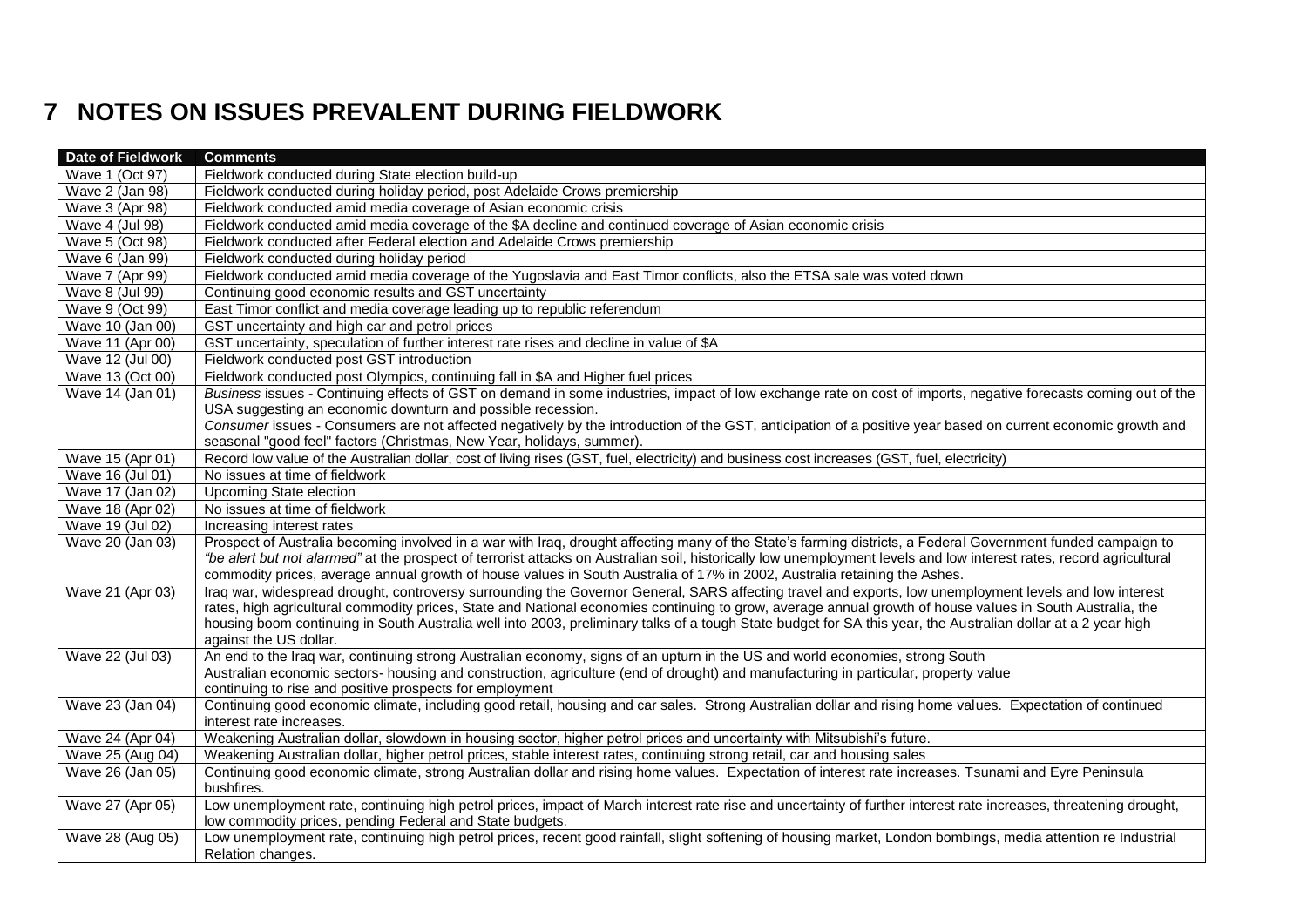| Date of Fieldwork | <b>Comments</b>                                                                                                                                                                                                                 |
|-------------------|---------------------------------------------------------------------------------------------------------------------------------------------------------------------------------------------------------------------------------|
| Wave 29 (Jan 06)  | Low unemployment rate, continuing high petrol prices, slight softening of housing market, upcoming State election, issues in the media relating to the airport,<br>new trams and electricity.                                   |
| Wave 30 (Apr 06)  | Fieldwork conducted amid low unemployment rate, continuing high petrol prices, slight softening of housing market, and positive reactions to the State Election,                                                                |
|                   | opening of the new airport terminal and numerous major events including the Fringe, the Clipsal 500 and the Festival of Arts.                                                                                                   |
| Wave 31 (Aug 06)  | Fieldwork conducted amid low unemployment rate, petrol prices increasing to record levels, a recent interest rate rise with forecasts of further imminent rate                                                                  |
|                   | rises and low rainfall across the state.                                                                                                                                                                                        |
| Wave 32 (Feb07)   | Fieldwork conducted amid low unemployment rate, lower petrol prices, a stable interest rate environment, and ongoing drought and water restriction conditions.                                                                  |
| Wave 33 (May07)   | Fieldwork conducted amid low unemployment rate, a stable interest rate environment, ongoing drought and water restriction conditions, higher petrol prices and<br>during the lead up to the Federal Budget.                     |
| Wave 34 (Aug 07)  | Fieldwork conducted following an interest rate increase, ongoing water restrictions, decrease in value of \$A, share market volatility, inflationary pressures, lower                                                           |
|                   | petrol prices and Federal election speculation.                                                                                                                                                                                 |
| Wave 35 (Feb 08)  | Fieldwork conducted following an interest rate increase, ongoing water restrictions, share market volatility, inflationary pressures, variable petrol prices,                                                                   |
|                   | continuing good housing market, new Federal Government and the announcement of the Mitsubishi closure.                                                                                                                          |
| Wave 36 (May 08)  | Fieldwork conducted amid steady interest rates, inflation peaking at a 16 year high of 4.2%, petrol prices approaching \$1.50 and further increases expected,<br>softening housing market, media speculation re Federal Budget. |
| Wave 37 (Aug 08)  | Fieldwork conducted with official interest rates on hold, inflation still above the RBA's target band, petrol prices around \$1.50 but after peaking at \$1.70, media                                                           |
|                   | speculation about an economic slowdown, debate about the form and timing of an emissions trading scheme, continuing uncertainty about the state's rainfall for                                                                  |
|                   | this year, and dire predictions about the fate of the Lower Lakes.                                                                                                                                                              |
| Wave 38 (Feb 09)  | Fieldwork conducted after the RBA slashed interest rates by 1% on February 3, after the announcement by the Federal Government of a further \$42 billion                                                                        |
|                   | stimulus package and just before the devastating Victorian bushfires.                                                                                                                                                           |
| Wave 39 (May 09)  | Fieldwork conducted after the RBA meeting with no change to rates, ongoing GFC concerns, a "recessionary" economy, media commentary of upcoming                                                                                 |
|                   | Federal Budget and swine flu concerns while being balanced by some good rains, "mad March" activities, the release of the White Paper, and the receipt of                                                                       |
| Wave 40 (Aug 09)  | payments from the stimulus package.<br>Fieldwork conducted after the RBA meeting with no change to rates, good rains in July, continuation of Federal Government stimulus spending, steady                                      |
|                   | unemployment figures, positive commentary regarding GFC, extension of FHOG and increases in petrol prices and Australian/US dollar.                                                                                             |
| Wave 41 (Feb 10)  | Fieldwork conducted after the RBA meeting with no change to rates, steady unemployment figures, positive commentary regarding GFC, increases in petrol                                                                          |
|                   | prices and Australian/US dollar, continued commentary on ETS, reduction of first home buyers grant and initial media coverage of upcoming State election                                                                        |
| Wave 43 (Oct 10)  | Fieldwork conducted after the October RBA meeting with no change to rates and post the Federal Government election decision and State Government budget                                                                         |
|                   | announcement                                                                                                                                                                                                                    |
| Wave 44 (Feb 11)  | Fieldwork conducted after the October RBA meeting with no change to rates, during the floods and cyclone in the Eastern states, and amid the media coverage                                                                     |
|                   | of local issues with State Government.                                                                                                                                                                                          |
| Wave 45 (May 11)  | Fieldwork conducted after the May RBA meeting with no change to rates, and post the 2011 Federal Budget announcement. Also during ongoing media                                                                                 |
|                   | coverage of Kevin Foley and Adelaide Oval development, and continuing high petrol prices, "soft" housing market and high \$A                                                                                                    |
| Wave 46 (Aug 11)  | Fieldwork conducted after the August RBA meeting with no change to rates and the start of a substantial fall in global sharemarkets. Also during ongoing media                                                                  |
|                   | coverage of State Government leadership issues, poor retail sales, continuing "soft" housing market and high \$A                                                                                                                |
| Wave 47 (Feb 12)  | Fieldwork conducted after the February RBA meeting with no change to rates, but amid some talk about "out of cycle" home loan rate increases by banks, poor                                                                     |
|                   | retail sales, continuing "soft" housing market and high \$A                                                                                                                                                                     |
| Wave 48 (May 12)  | Fieldwork conducted after the May RBA meeting with a 0.5% cut to rates, and post the 2012 Federal Budget announcement.                                                                                                          |
| Wave 49 (Aug 12)  | Fieldwork conducted after the August RBA meeting with rates remaining unchanged, continuing high \$A, reasonable economic growth and unemployment                                                                               |
|                   | figures, uncertainty about the future of Olympic Dam, and ongoing uncertainties with the global economy.                                                                                                                        |
| Wave 50 (Feb 13)  | Fieldwork conducted after the February RBA meeting with rates remaining unchanged, continuing high \$A, reasonable post-Christmas economic figures, the                                                                         |
|                   | share-market continuing to improve, after the announcement of the Federal election and the State Opposition leadership change. Also locally, leading in to "Mad                                                                 |
|                   | March" which tend to lift confidence levels. Internationally, the US avoiding the fiscal cliff and the US Presidency settled, as well as some better news out of                                                                |
|                   | Europe                                                                                                                                                                                                                          |